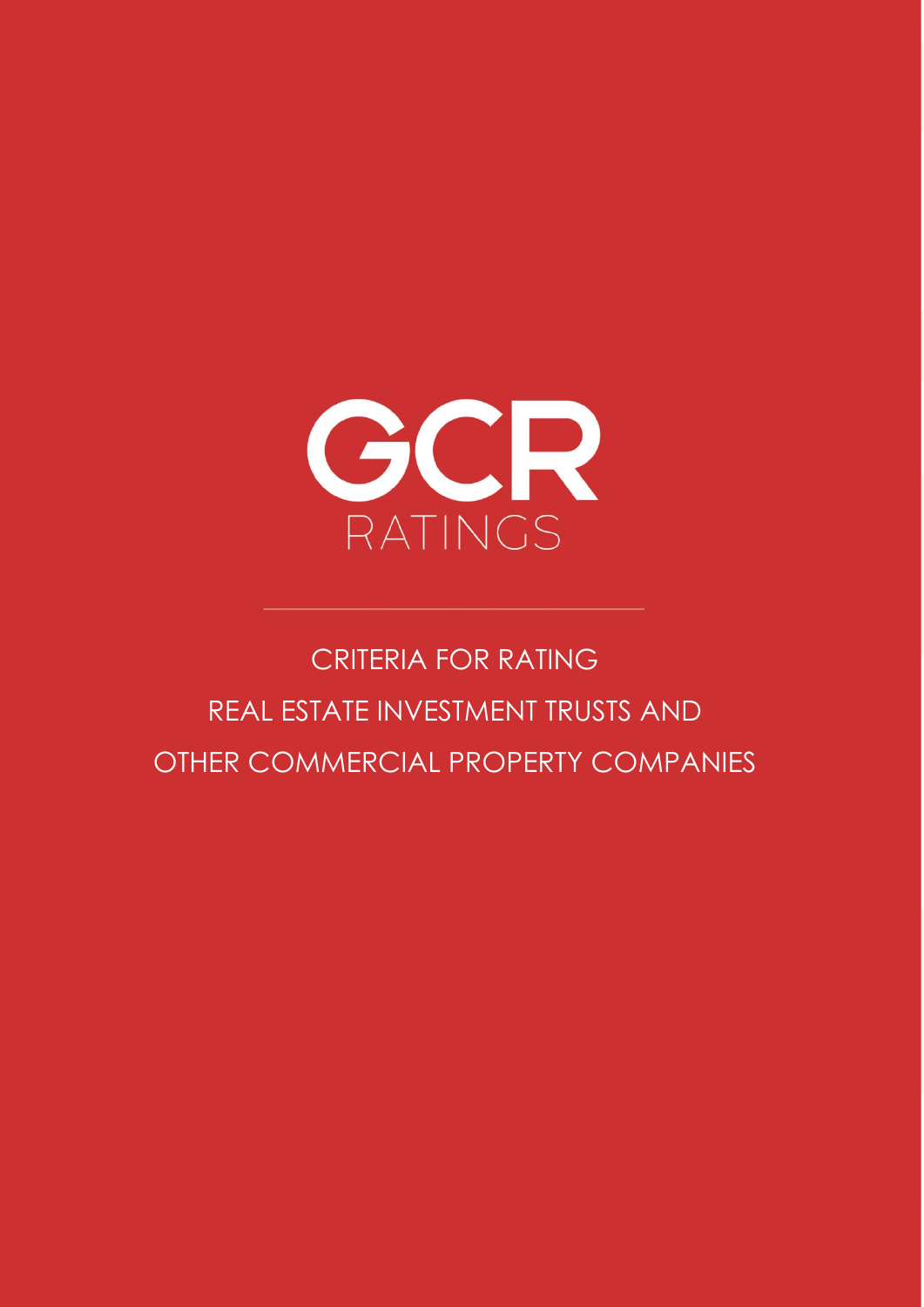## **Table of Contents**

| <b>Scope of the Criteria</b>                                        | $\mathbf{3}$   |
|---------------------------------------------------------------------|----------------|
| <b>Summary of the Criteria Changes</b>                              | 3              |
| An Overview of the Ratings Framework                                | $\mathbf{3}$   |
| <b>Component 1: Operating Environment</b>                           | 4              |
| Component 1, Factor A: Country Risk Score                           | $\sqrt{5}$     |
| Component 1, Factor B: Corporate Sector Risk Score                  | 5              |
| Component 1, Factor B1: Cyclicality                                 | $\sqrt{5}$     |
| Component 1, Factor B2: Country Business Environment                | 5              |
| Component 1, Factor B3: Industry dynamics                           | 6              |
| <b>Component 2: Business profile</b>                                | 6              |
| Component 2, Factor A: Portfolio quality                            | 6              |
| Component 2, Factor A1: Portfolio composition                       | $\overline{7}$ |
| Component 2, Factor B: Management & Governance                      | 11             |
| <b>Component 3: Financial Profile</b>                               | 11             |
| Component 3, Factor A: Leverage and Capital Structure               | 11             |
| Component 3, Factor B: Liquidity                                    | 14             |
| <b>Component 4: Comparative profile</b>                             | 17             |
| Component 4, Factor A: Group Support                                | 17             |
| Component 4, Factor B: Government Support                           | 17             |
| Component 4, Factors A & B: External Support for a Corporate Entity | 17             |
| Component 4, Factor C: Peer analysis                                | 17             |
| <b>Final Rating Adjustment Factors</b>                              | 17             |
| Rating Adjustment Factor 1: Specific Structural Factors             | 17             |
| Rating Adjustment Factors 2: Issue Rating(s)                        | 18             |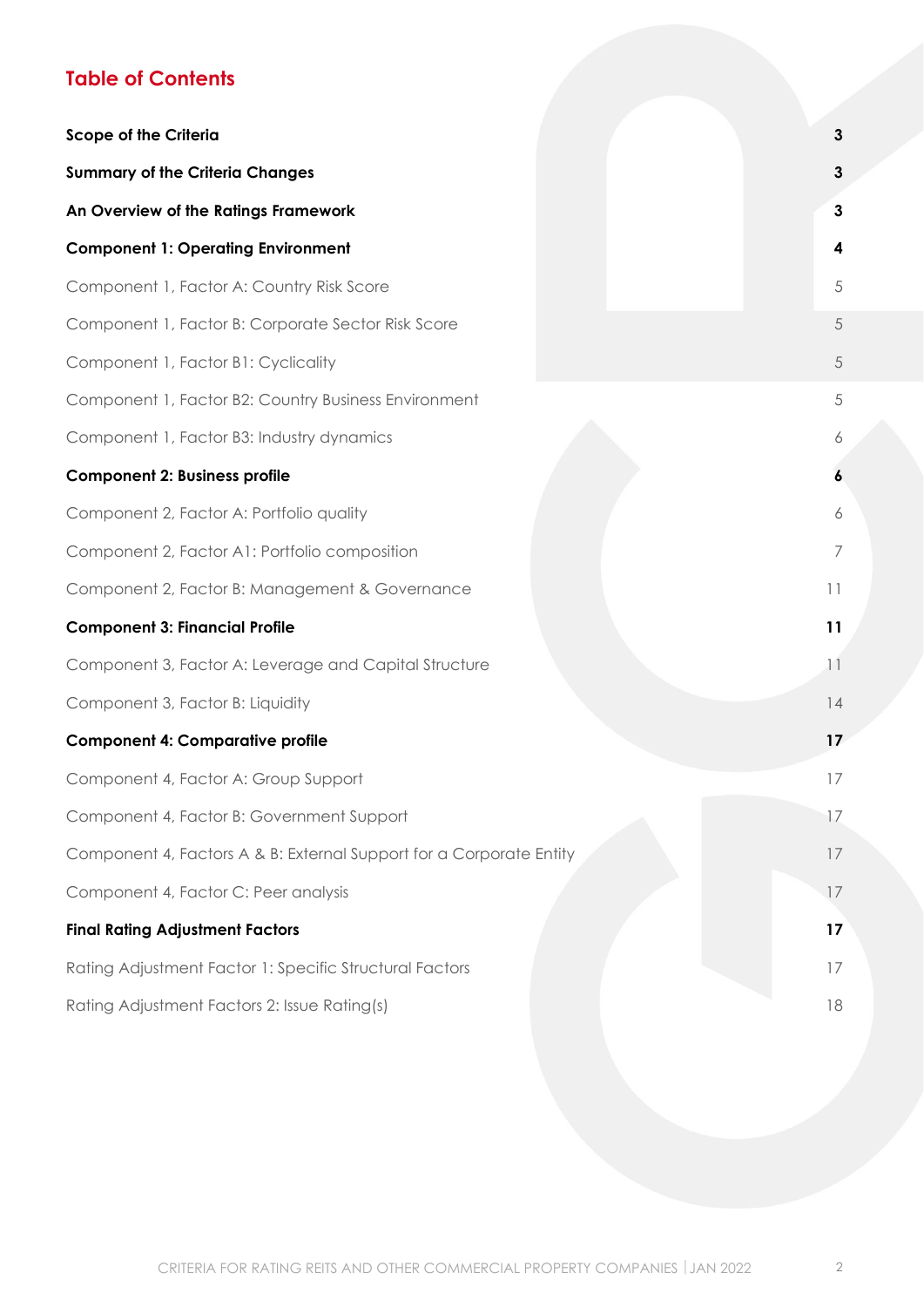## <span id="page-2-0"></span>**Scope of the Criteria**

- 1. The *Criteria for Rating Real Estate Investment Trusts and Other Commercial Property Companies* ('Property Criteria'), is intended to illustrate the rating guidelines that GCR follows when according a rating to a commercial property company or property funds. GCR defines commercial property companies as those companies that derive a substantial majority of their earnings from rental income, or other forms of recurring income that is ultimately sourced from rental income, such as dividends from other commercial property investments or mortgage related lending. This definition accommodates the varied legal structures evidenced by property funds including, Real Estate Investment Trusts (REITs), corporate real estate operating companies, and commercial property funds (collectively referred to as property funds). Property development companies, where the majority of income derives from the sale of properties fall under the general Criteria for Rating Corporate Entities, but the property component analysis may draw substantially from the principles discussed in this methodology.
- 2. Conversely, as commercial property companies essentially comprise a niche sector within the general corporate environment, GCR draws heavily upon the Criteria for Rating Corporate Entities, Nov 2021 ('Corporate Criteria') to guide the property criteria in areas of convergence. Where the reader may benefit by making reference to the corporate criteria, this is clearly indicated, as well as the potential justifications for disparity.

## <span id="page-2-1"></span>**Summary of the Criteria Changes**

- 3. The major amendment to the criteria is to combine the portfolio composition and portfolio performance assessments into a single portfolio quality score. GCR has recognised the high correlation between the sub-factors that comprise these two broad categories of analysis and therefore these are more accurately reflected in a single score. Nevertheless, the Criteria still outlines the two broad categories and their sub-factors to provide greater insight into GCR's portfolio evaluation process. Importantly, portfolio quality for property funds retains its greater weighting, while earnings performance is not considered as a standalone component.
- 4. The Operating Environment segment of the sector risk score has also been amended, as per the changes to the Corporate Criteria. While the previous criteria presented sector risk as a combination of three distinct factors, the current criteria encompasses a more holistic approach to the sector risk scoring (Component 1, factor B), taking cognizance of the relativity between different sectors in different geographies.

### <span id="page-2-2"></span>**An Overview of the Ratings Framework**

5. In order to improve the comparability and transparency of the ratings, GCR has adopted a framework (see below) with publicly available scoring for the major rating components. The goal is to provide stakeholders (issuer, investor, regulator, counterparty etc.) with a view of each of the major rating drivers and ultimately what factors may change the ratings in the future.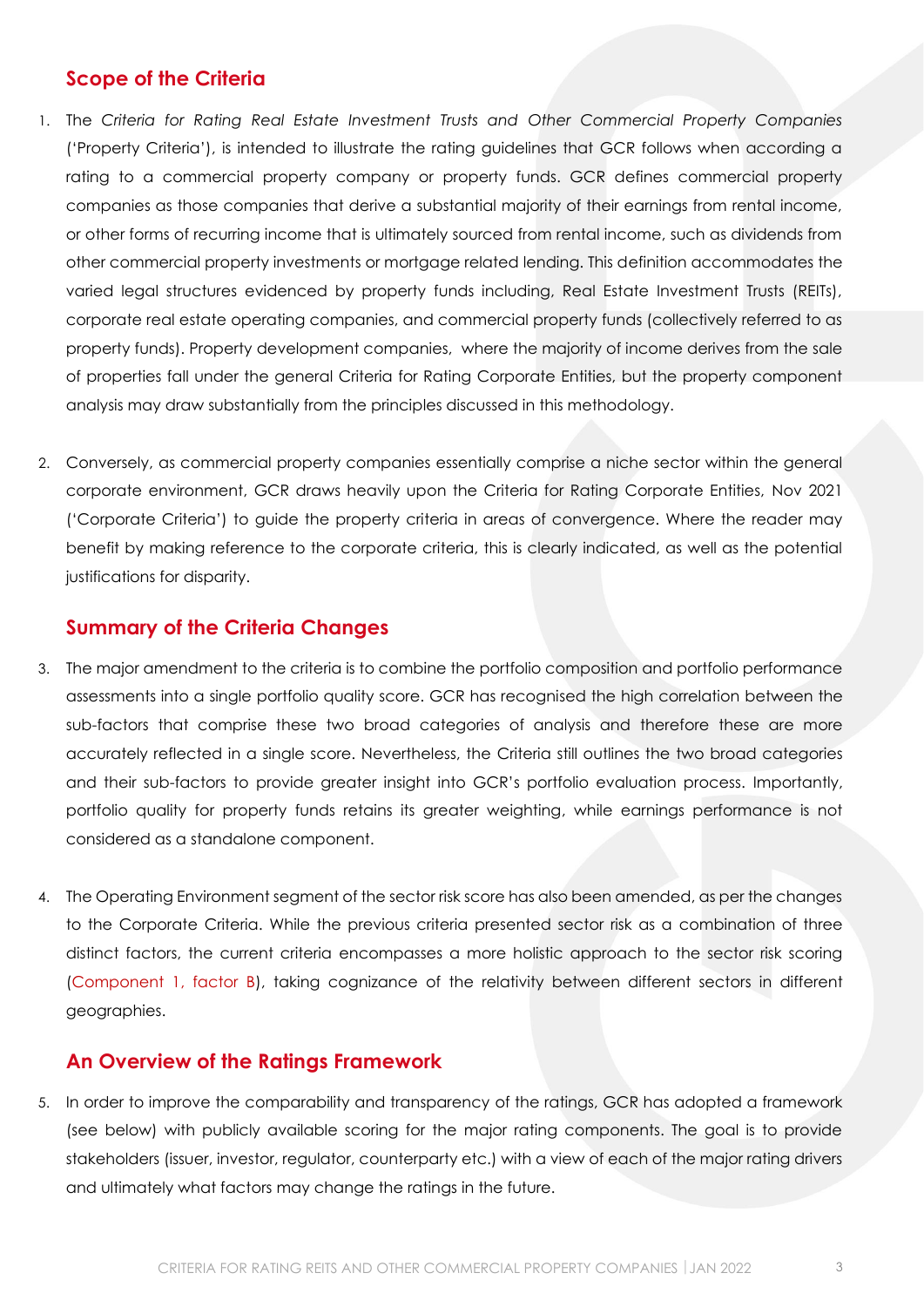6. GCR adopts four major rating components (operating environment, business profile, financial profile and comparative profile), which are all broken down into two or three major factors, with a positive or negative score assigned to each. The accumulation of the scores determines the GCR Risk Score, which is translated using the GCR Anchor Credit Evaluator and some final rating adjustment factors into issue(r) credit ratings.



## <span id="page-3-0"></span>**Component 1: Operating Environment**

- 7. The core of the rating framework is based on GCR's opinion that a property fund's operating environment frames its creditworthiness. As a result, the operating environment analysis contributes the largest component of the underlying risk score for the GCR rating methodology. Essentially, GCR combines elements of macro-economic and sectoral analysis, sometimes weighted across countries, to anchor the property fund to its current operating conditions.
- 8. Whilst the direct link to sovereign strengths and macro trends may not be as obvious for property companies as it is for financial institutions (for example), GCR is of the view that the wealth of households and the political/business environment are *essential* considerations in respect of their creditworthiness. This is because studies demonstrate that the performance of most entities within a country is highly correlated with that country's GDP performance and other financial indicators. Furthermore, property funds are still be exposed to factors such as the domestic credit environment, regulatory pressures, and the funding dynamics within a given geography.

| CRITERIA FOR RATING REITS AND OTHER COMMERCIAL PROPERTY COMPANIES   JAN 2022 |  |
|------------------------------------------------------------------------------|--|
|------------------------------------------------------------------------------|--|

**Operating Environment Factor A: Country Risk (0 to 15)** • GDP Per Capita

**Factor B: Sector Risk (0 to 13)**

Indicators • WEF

**Cyclicality** Country Business Environment • Industry Dynamics

• World Bank Governance

**(0 TO 28: 28 BEST)**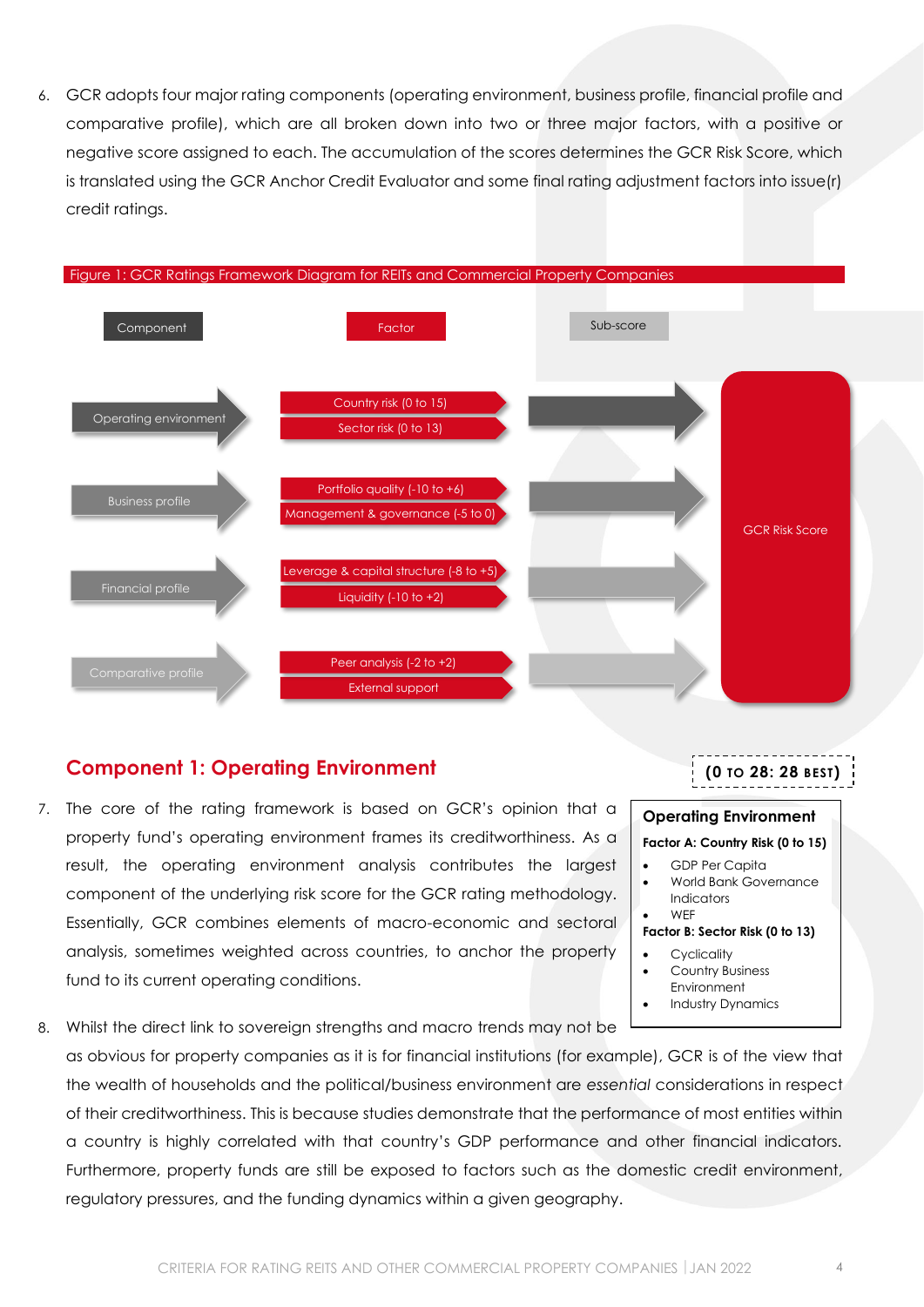#### <span id="page-4-0"></span>Component 1, Factor A: Country Risk Score

## 9. GCR's country risk scores are determined by a country risk panel in line with the *'Country Risk Score'* methodology as highlighted in the '*[Country Risk Criteria](https://gcrratings.com/criteria/)'* and are published on the GCR website*.* A property fund that is domiciled and operates in a single country will receive that country's risk score*.* However, where a property fund is exposed to a number of countries, either through direct property holdings or through investments, the score will reflect the weighted average of the country risk scores to which it is exposed. Preference is given to the entity's country of domicile or where the majority of its operations are undertaken. Typically, another country must contribute over 10% of the weighted average operating income or asset base to be included in the blended country risk score, but adjustments may be made to reflect the importance (or lack thereof) of the country diversification in the property fund's strategy.

#### <span id="page-4-1"></span>Component 1, Factor B: Corporate Sector Risk Score

## **(0 TO 13: 13 BEST)**

**(0 TO 15: 15 BEST)**

10. It is GCR's opinion that the overall economic conditions within a particular industry will be one of the key drivers of financial performance for the individual entities. Being private entities, property companies are subject to the same systematic risks that impact broader corporate entities. Accordingly, the property criteria makes use of the same analysis for calculating the Sector Risk score, as detailed in the *Corporate Criteria.* In brief, GCR considers the Property Sector Score in terms of 1) industry cyclicality 2) effectiveness of the business environment within a jurisdiction and 3) industry dynamics. The first two factors provide a ranking of risk that is applicable across all industries or countries. The scoring is between 0 (weakest) and +13 (strongest), but the ultimate score accorded will be determined in relation to the country risk score.

#### <span id="page-4-2"></span>**Component 1, Factor B1: Cyclicality**

11. The cyclicality of an industry refers to the sensitivity of the industry's performance (or lack thereof) to broad economic factors (although cyclicality may also be a factor of sector specific trends). The cyclicality of an industry is considered to be an inherent operating condition, relatively consistent across the world and generally will not change (or will only change gradually over the long term). The property sector does evidence cyclicality, which is usually manifested in terms of movements in vacancy levels, rental rates and valuations. Nevertheless, as much of the income is locked in through multi-year rental agreements, actual earnings can adjust relatively slowly to changes in the environment. Thus, in GCR's experience earnings volatility for property fund earnings tends to be below moderately low, even for underperforming entities. This informs GCR's opinion that (notwithstanding some differences across property classes, which is captured as part of the portfolio quality assessment) property funds evidence below average cyclicality.

#### <span id="page-4-3"></span>**Component 1, Factor B2: Country Business Environment**

12. GCR recognises that the risk related to an industry is highly dependent on the jurisdiction wherein the corporate is headquartered or conducts its operations. For property companies, jurisdiction considerations are particularly important as their income generating assets are fixed. GCR believes that property companies domiciled in countries that are characterised by a stable operating environment,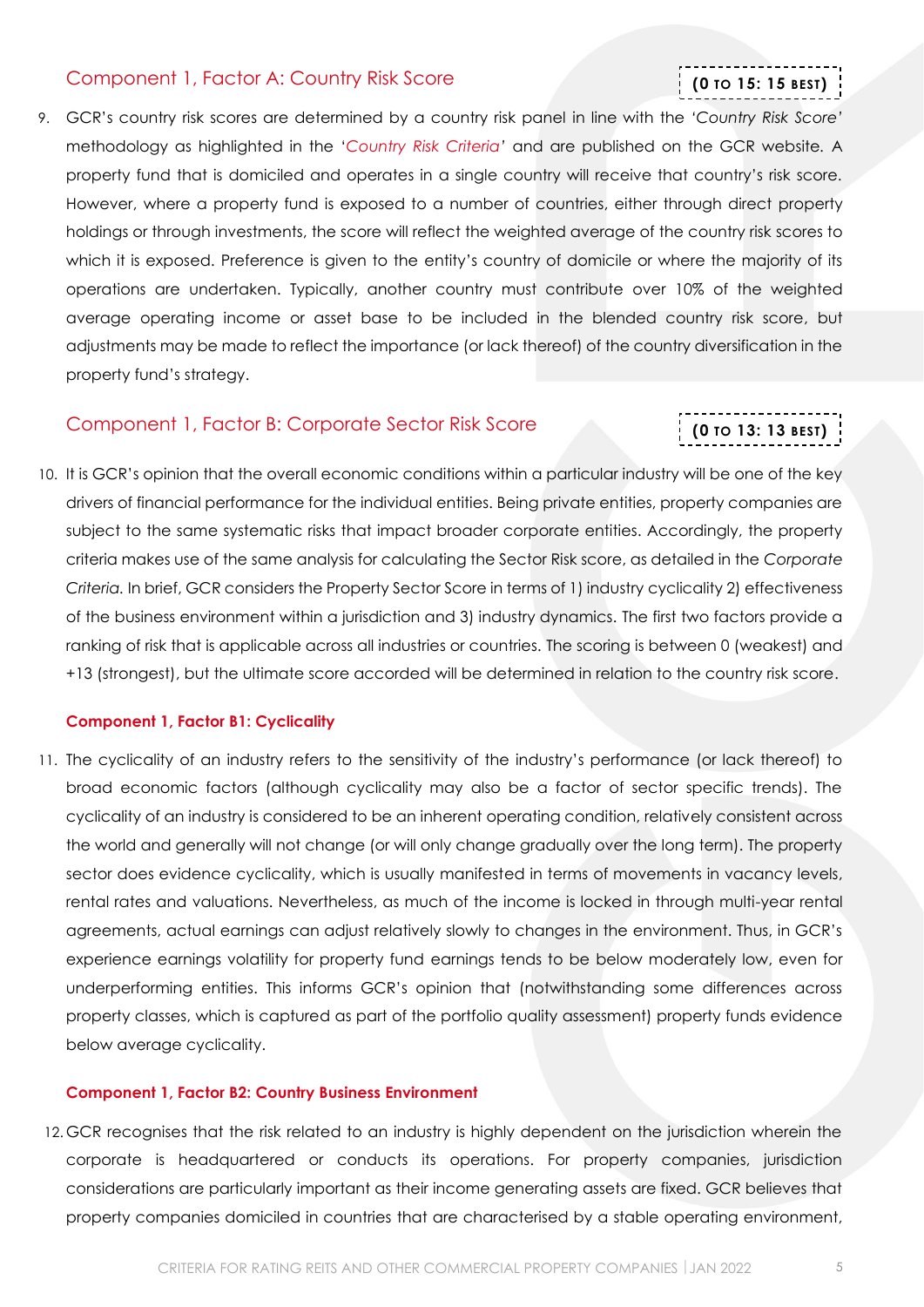with strong capital markets and a legislative/regulatory environment that is supportive of the private sector are typically more creditworthy than those operating in jurisdictions with large bureaucracies, weak financial markets and unpredictable legal systems, all else being equal. To rank the effectiveness of a particular country's business environment, GCR considers a host of factors related to the jurisdiction including, *inter alia*; the financial system, the legal environment, quality of infrastructure, ICT adoption, macro-economic stability, and the labor market. Positive scoring will depend on a country receiving relatively high rankings for the various factors in GCR's analysis, while countries with poor rankings will be penalised. Scoring considerations may be modified by an assessment of progress/deterioration relative to previous years.

#### <span id="page-5-0"></span>**Component 1, Factor B3: Industry dynamics**

13. In GCR's opinion, the credit ratings for most property companies will not deviate substantially from the average credit rating of similar companies in the same jurisdiction. Accordingly, it is critical to understand the property dynamics of the specific jurisdiction wherein the entity is domiciled/operates. These dynamics can fluctuate over a fairly short space of time and need to be monitored on an ongoing basis. To this end, GCR will periodically publish opinion pieces on property sector dynamics in key markets, which will be used in calculating the Sector Risk Score for the rated property companies. The opinion is influenced by both industry specific (barriers to entry, technology and disruption, the profitability of the industry) and external characteristics (regulations, legislation, and politics), which are considered together to arrive at a risk score.

#### <span id="page-5-1"></span>**Component 2: Business profile**

#### <span id="page-5-2"></span>Component 2, Factor A: Portfolio quality

14. In the property sector, the business profile factor is a reflection of portfolio quality assessment. This is because the property sector is so broad, with millions of private property owners, that no one player can be said to be dominant in the market (although strong positions can be achieved in specific subsectors in specific locations). Rather, it is the quality of the property portfolio that will determine the resilience of a particular fund through the cycle. Property funds with stronger property fundamentals will generally have greater pricing power in upcycles, while being better positioned to retain tenants through economic downturns. GCR thus considers overall portfolio quality to be a more

relevant predictor of a property fund's risk and the differentiating factor between competing funds. As a consequence, the business profile assessment has been given a higher weighting by expanding the potential scoring scale from 'very weak' (-10) to 'very strong' (+6). The Earnings Performance factor, utilised as a separate assessment for corporate entities in the Financial Profile component, forms part of the portfolio quality assessment factor for property companies.

### **(-10 TO 6: 6 BEST)**

#### **Portfolio quality**

#### **Factor A1: Portfolio composition**

- Size
- Diversification
- Sectoral preference
- Development pipeline

#### **Factor A2: Portfolio performance**

- Vacancy rates
- Rental rates
- Tenant quality
- Lease maturity
- Operating performance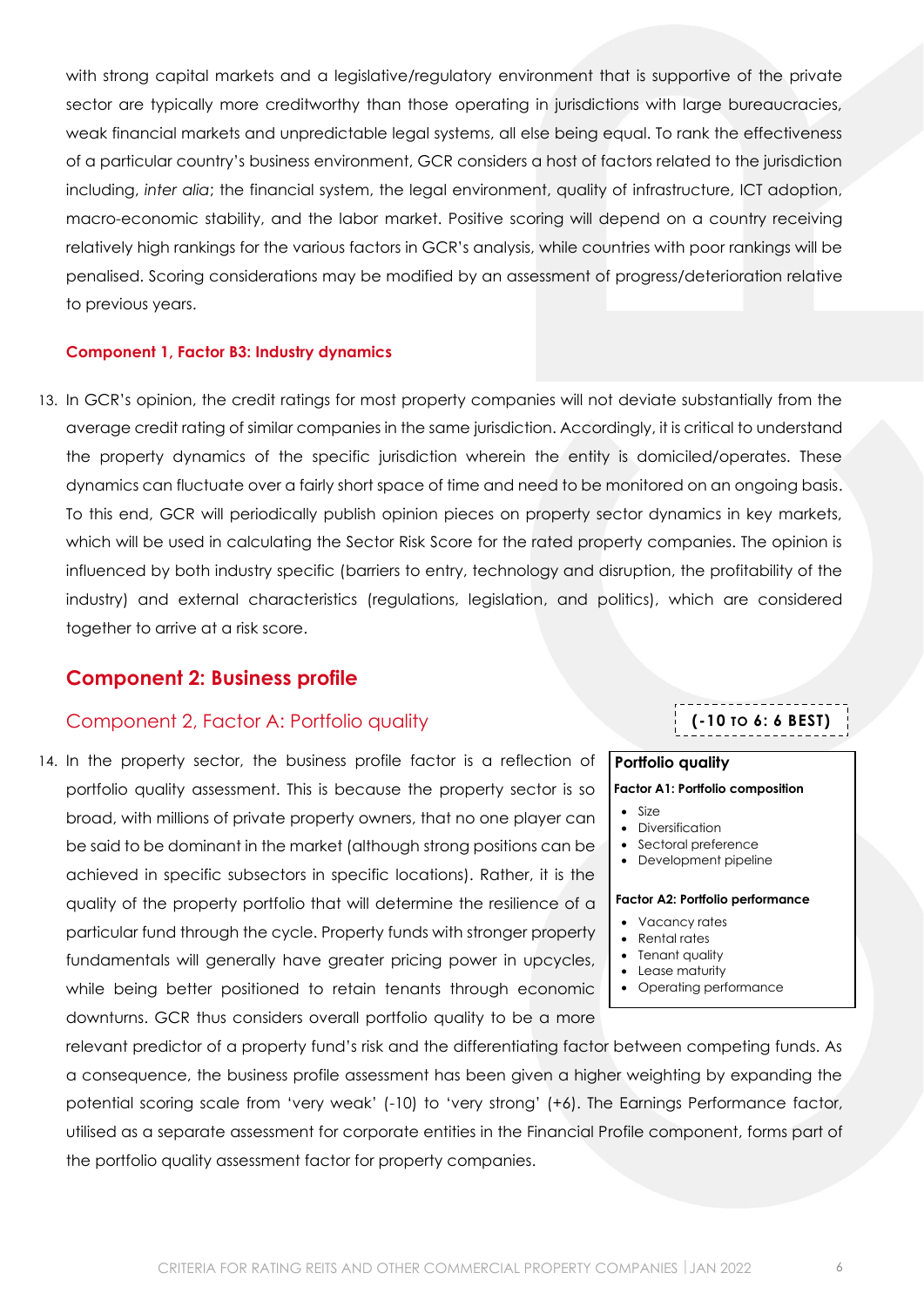15. The portfolio quality assessment factor is based on an analysis of a number of sub-factors meant to ascertain the robustness of a fund's property portfolio. While a single risk score is accorded, the assessment is considered in two broad categories, being portfolio composition and portfolio performance, under which the sub-factors are allocated. This reflects both the very high correlation between the two categories, whilst allowing the analysis greater ability to pinpoint the problematic factors. For example, property portfolios evidencing advantageous characteristics tend to report above average performance. However, during market slumps particular high-quality asset classes can be adversely impacted or conversely some funds that specialise in lower quality assets and are able to extract above average returns despite the disadvantages. To this end, while quantitative metrics form the basis for GCR's credit risk score for both the quality and performance of a property portfolio, the score may be adjusted for subjective factors that take into account each entities' particular strategy.

#### <span id="page-6-0"></span>**Component 2, Factor A1: Portfolio composition**

- 16. The assessment of portfolio composition primarily focusses on those sub-factors that will reduce an entities operating risk, and as a corollary on factors that could be assumed to support robust long-term income growth. Sub-factors are considered in a holistic fashion, recognising that there is a myriad of ways to structure a fund to a achieve a strategic outcome. Nevertheless, most positive factors could also be considered negative traits in different circumstances. Key sub-factors include:
- 17. **Size**: GCR views larger funds, as measured by the gross value of investment assets, to be less risky. Scale allows for a fund to entrench its relationships across all market participants (developers, brokers, tenants) to become a preferred partner/investor. Larger funds are also better positioned to absorb shocks to specific assets/sectors exposures than smaller funds, as well as benefitting from the greater financial flexibility and more potential funding options that derive from a larger asset base. To be accorded the highest score for portfolio quality, the value of a fund's assets must be in excess of USD20bn, comparable to some of the larger global REITs. However, in practice most REITs, particularly in emerging markets, are much smaller and GCR thus allows for greater risk scoring differentiation at lower portfolio values.
- 18. **Diversification**: GCR considers funds that are more diversified to be less risky as there is a lower correlation between the performances of individual properties. Diversification is measured both by geography and by property class, as well as the concentration towards individual properties. To receive positive risk scores for geographic diversification, property funds should evidence a spread of assets across at least three major cities or regions, with some asset and income diversification away from the core jurisdiction of operations. GCR also considers diversification by property class to be positive as each property class tends to exhibit varied correlations to the overall economic environment. Well diversified funds tend to exhibit strong positions in three or more property classes. There are many property funds who specialised in a particular property class or region. Such funds may be somewhat penalised for lack of diversification, but the assessment may be adjusted to account for the benefits of specialisation, if demonstrated through robust performance metrics.
- 19. GCR will only include geographies or sectors where the fund has a meaningful investment in the diversification consideration. The threshold for a geography/sector to be considered material to the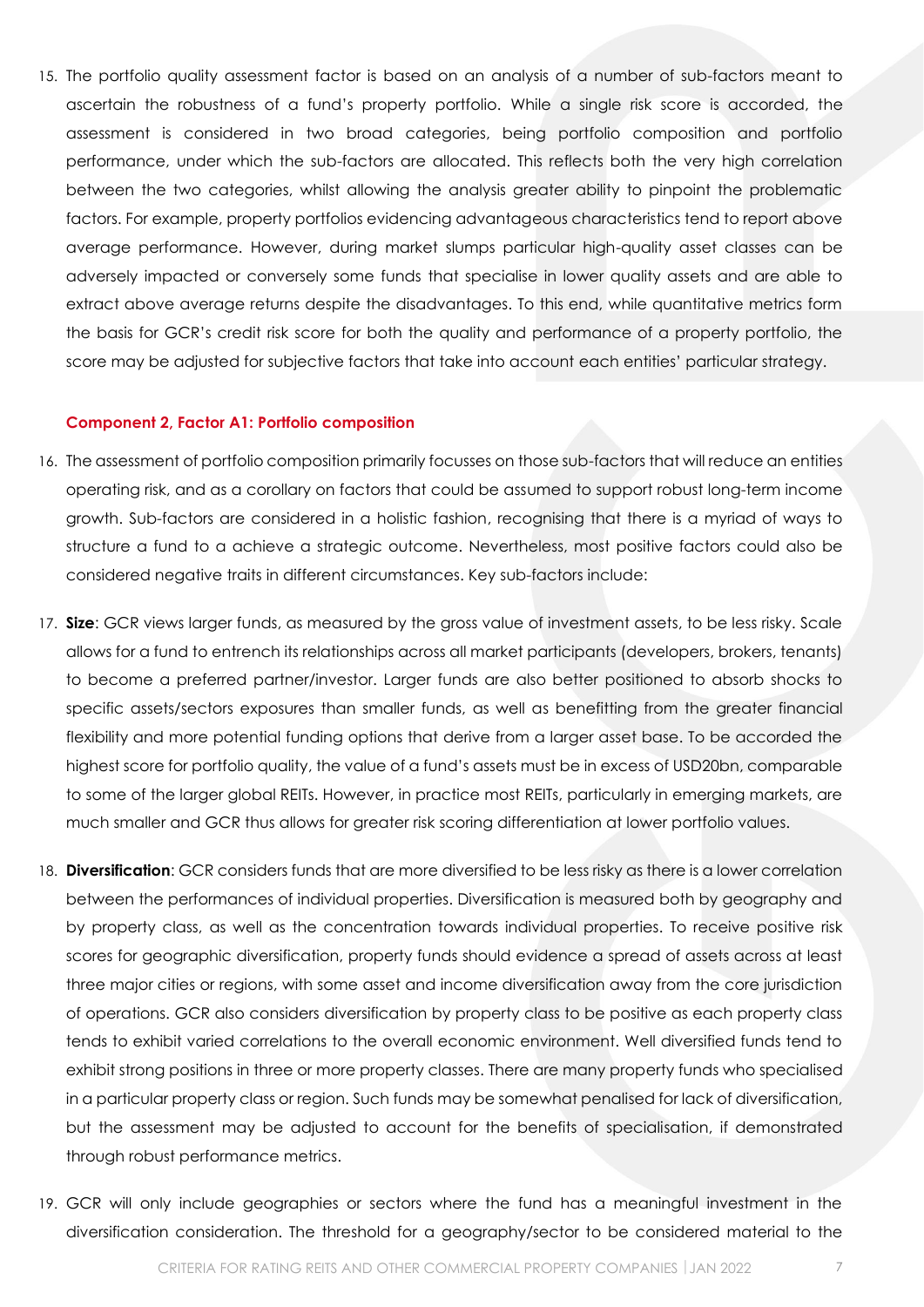portfolio is around 10%, but this may be adjusted in depending on how these exposures align with the fund's strategy. GCR may also penalise funds for having too much diversification if the granularity of the portfolio leads to a disparate portfolio that is cumbersome and costly to manage.

- 20. A diversification assessment is also applied to income by analysing a property fund's exposure to particular tenants (even over multiple properties). This is most relevant to retail portfolios, where large retail chains will let space in multiple properties, but the analysis is applicable to all property classes. Where a very high concentration to a particular tenant is evidenced, the tenant quality assessment (as discussed on [page 9\)](#page-8-0) becomes more critical in determining the risk to a fund.
- 21. Apart from the quantitative assessment, GCR may adjust the risk score based on some more subjective factors:
- 22. (**Positive/negative**) A fund has a strong position in key global gateway cities or cities that are undergoing particularly favorable economic growth, as well as in the most desirable nodes within those cities. Conversely, if the properties are located in cities/nodes with weak fundamentals, or risk factors related to the city/country/region are considered to be very high, diversification benefits may be negated.
- 23. (**Positive/negative**) A fund's portfolio includes a number of marquee assets, and/or evidence other features that provide a tangible competitive advantage. Conversely the diversification benefits of poor quality properties may be discounted.
- 24. **Sectoral preference:** Each property class performs differently depending on the specific market conditions. Such trends may be structural in nature or reflect shorter term exposures to a particular market dynamic. Accordingly, GCR will assume a relative ranking of property class creditworthiness that is applicable to the prevailing operating environment in a specific country/region. The risk assessment attributable to each class is then modified by a factor that takes into account current dynamics in the operating environment. These modifications may be positive or negative. GCR's views for each property class will be disseminated through the publication of periodic property industry opinion pieces. Some adjustment may also be made where a fund includes properties that are materially above or below the average quality of properties in the sector. A positive adjustment may also be made where a fund has demonstrated particularly strong capabilities in a property class.
- 25. **Development pipeline:** Successful development activity is important for a property fund to sustain long term asset value growth above the market average. However, by its nature, development activity entails numerous risks. Thus, while a moderate level of development activity is necessary, GCR views excessive development activity as increasing the risk profile and will make a downward adjustment to the risk score. In general, no negative adjustment to the score will be made where development activity accounts for less than 10% of the portfolio. At higher levels of development activity, the extent of the negative adjustment will depend on other risk mitigating factors, such as whether the development is pre-let or pre-sold, whether it is greenfield or brownfield and the developer's track record of tenanting new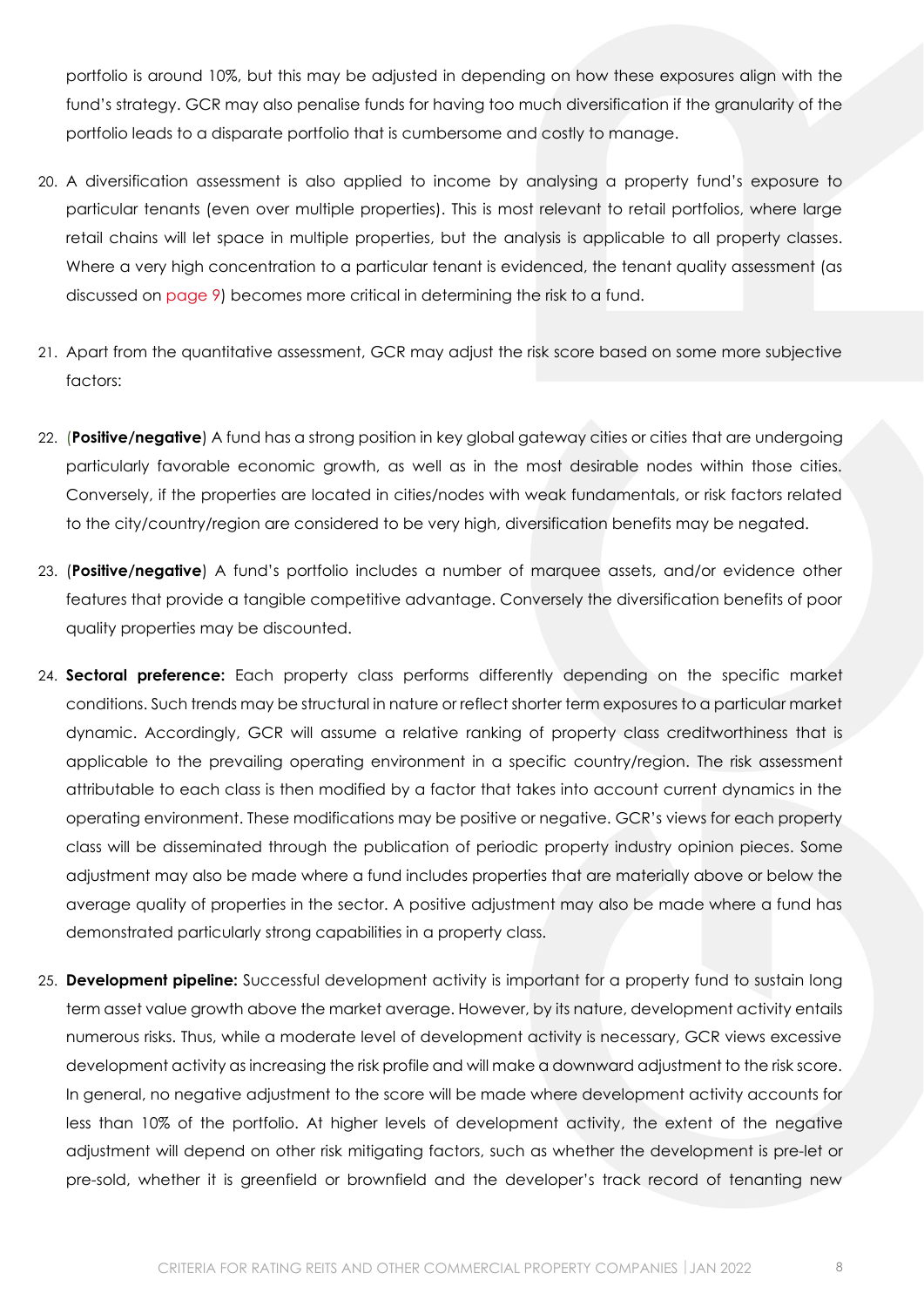developments. In exceptional cases, a small upward adjustment may be made where a fund has explicitly committed to following a very conservative investment approach.

#### <span id="page-8-0"></span>**Component 2, Factor A2: Portfolio performance**

- 26. Portfolio performance assesses how the property fund has actually performed, given the advantages or disadvantages described in the preceding sub-factors**.** More importantly, GCR believes that the underlying trends that will drive a property fund's earnings are appropriately identified by assessing vacancies, rental escalations/reversions and the property expense ratio. Key sub-factors include:
- 27. **Vacancy rate:** Perhaps the clearest measure of a property portfolio's performance is its vacancy rate. As a rule, the lower the vacancy rate, the better a property portfolio is performing and the greater will be its ability to negotiate above average rental rates. GCR assesses this sub-factor on the absolute vacancy level (with lower scores assigned to higher vacancy rates) as it is best reflective of the quantum of revenue foregone. Nevertheless, the assessment will also consider the vacancy rate relative to the average property class/nodal vacancy rate and against historical trends within the fund. Where the assessment indicates outperformance relative to the market, or an improvement to the internal trend, a positive adjustment to the risk score may be made (if not already captured in a strong risk score).
- 28. **Rental rates:** GCR determines trends in rental performance by assessing a combination of in force rental escalations and reversions on the renewal of lease contracts. Escalation rates are important as they provide an underpin for consistent growth in rental income. The reversion trend provides more of an insight into the current market conditions. Thus, the ability of a property fund to achieve stable or positive rental reversions throughout the cycle is evidence of market outperformance. Negative reversions are characteristic of funds where performance is highly dependent on market conditions, or may signal that prevailing rental rates are above the market average (which may also be an indication that properties are overvalued).

Tenant retention statistics can provide important insight into a property fund's escalation rates and the movement in vacancies. For example, property funds may prioritise tenant retention at the expense of negative reversions upon lease renewals, while other funds will be more focused on rental rates at the cost of income forgone.

- 29. **Tenant quality:** The higher the tenant quality the more likely a tenant will be to be able to honor a longterm lease, notwithstanding economic conditions, and the less problems the fund will likely face with rental collections and other management issues. Property funds that attain a positive risk score will generally report over 50% of income deriving from large national or multi-national corporations. Further uplift may be accorded where the proportion of high-quality tenants is well above 75% or where the tenants comprise global blue chip corporations. Where necessary, GCR may perform an internal credit assessment on particular tenants to ascertain their credit quality. This will usually only be applied in cases where the exposure to a particular tenant or tenant group is atypically high.
- 30. **Lease maturity:** The Lease maturity profile is considered both in terms of its weighted average expiry and by identifying any concentrations. For a fund to attain strong positive risk score it should report a long-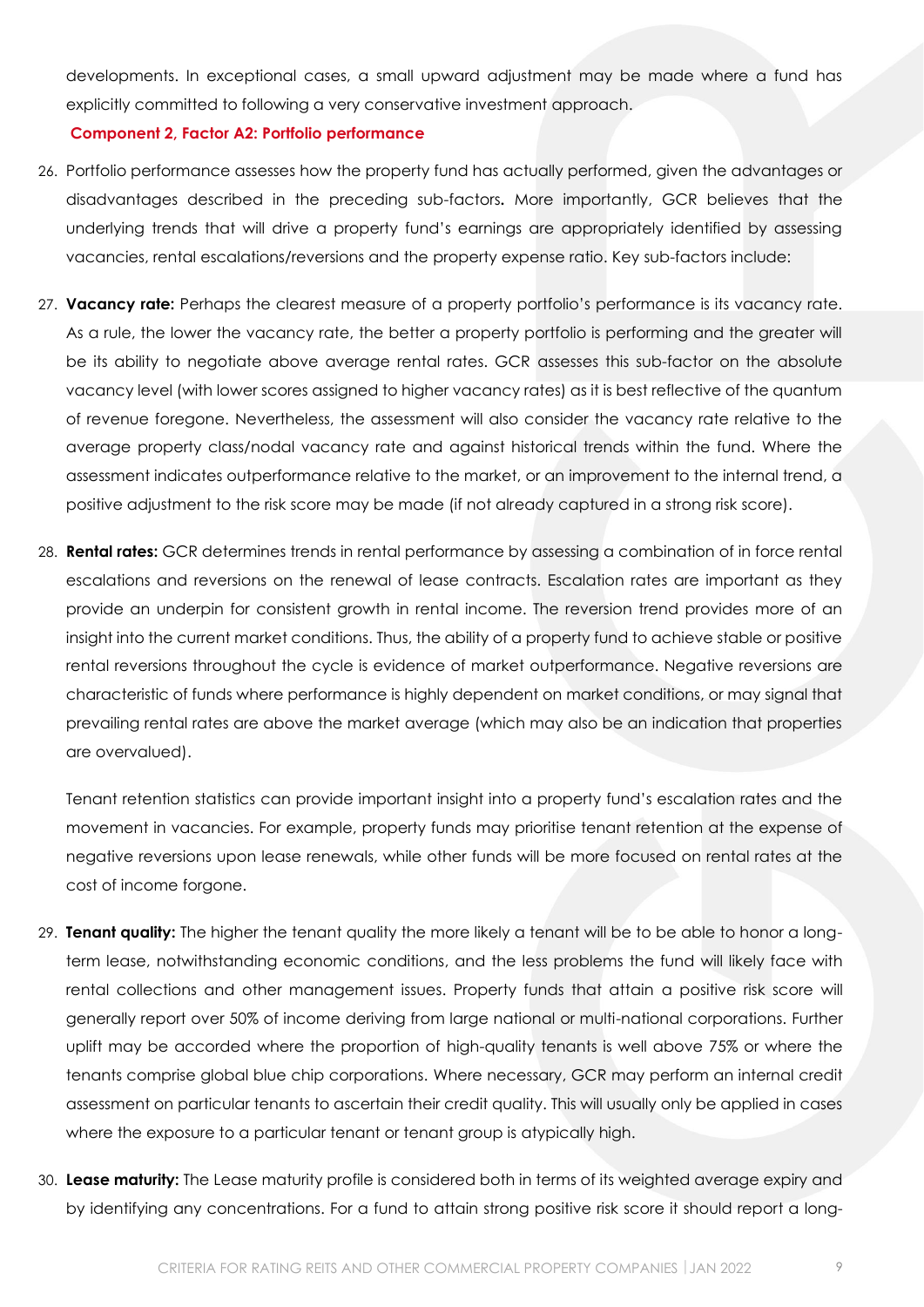dated maturity profile, with maturities not exceeding 25% in any given year. Where a high concentration is evidenced, a fund should be able to demonstrate proactive steps to renew the lease (or replace the tenants) at least 6 months ahead of maturity. Conversely, a short-dated maturity profile is associated with much greater portfolio volatility, in that vacancy rates and rentals tend to fluctuate, leading to an unpredictable earnings trajectory.

31. **Operating performance:** GCR's utilises various operating metrics to provide an indication of a property fund's ability to manage its internal expenditure across the cycle and relative to its peers. To directly assess property management and the ability of the fund to pass on exogenous cost increases to its tenants, a property expense ratio is calculated by dividing direct property costs (including municipal charges, electricity, water, security, and general property maintenance) by direct property income (excluding income earned from investments). However, as funds may generate investment and other income (in addition to rental income), a broader operating margin ratio may be more meaningful.

| Table 1: Portfolio quality |              |                                                                                                                                                                                                                                                                                                                                                                                                                                                                                                                                                                                                                                                                                                                                                                                          |                                                                  |  |
|----------------------------|--------------|------------------------------------------------------------------------------------------------------------------------------------------------------------------------------------------------------------------------------------------------------------------------------------------------------------------------------------------------------------------------------------------------------------------------------------------------------------------------------------------------------------------------------------------------------------------------------------------------------------------------------------------------------------------------------------------------------------------------------------------------------------------------------------------|------------------------------------------------------------------|--|
| Score<br>description       | Score        | Portfolio composition<br>(typical descriptors)                                                                                                                                                                                                                                                                                                                                                                                                                                                                                                                                                                                                                                                                                                                                           | Portfolio performance<br>(typical descriptors)                   |  |
| Highest                    | 5 to 6       | Very large property portfolio value - in excess of Global blue chip tenant profile, with long dated<br>USD20bn. Diversification in at least 3 global lease maturity profile (typically over 7 years). Long<br>cities<br>in<br>at<br>gateway<br>countries/regions, marquee properties within these Sustained positive rental price movements. Very<br>cities with strong competitive advantage features. strong cost management and wide operating<br>Wide network of relationships with key global margin.<br>players (developers, agents, tenants etc.) along<br>with market leading management and systems.<br>Low risk development pipeline.                                                                                                                                          | least 3 different term vacancy rates below the industry average. |  |
| High                       | $2$ to 4     | Large property portfolio value. Strong diversification Blue chip tenant profile within the core operating<br>within its core market, as well as partial jurisdiction, with long term lease maturity profile<br>diversification into other markets, with a weighting (+3.5 years). Long term vacancy rates below/in<br>towards<br>better<br>performing<br>sectors<br>geographies. Some marquee properties within rental price movements. Strong cost management<br>these cities evidencing competitive advantage and wide operating margin.<br>features.<br>Demonstrated<br>market<br>leading<br>competencies in two distinct property classes. Wide<br>network of relationships with key players in core<br>markets (developers, agents, tenants etc). Low risk<br>development pipeline. | and line with the industry average. Sustained positive           |  |
| Intermediate               | $-1$ to $1$  | Mid to large portfolio within a jurisdiction. Tenants are mainly of a good quality (c.60% of<br>Geographic diversification within its jurisdiction, as rental income), but a meaningful percentage of<br>well as some property class diversification, but weaker tenants may also be evidenced. Vacancy<br>concentration may be evidenced. Meaningful rates fluctuate around the industry average.<br>exposure to well performing sectors, with a mix of Rental rates do evidence some contraction during<br>above average and average properties in the weak property markets.<br>portfolio. Moderate to low risk development operating margins are stable but may show some<br>pipeline.                                                                                               | Expenditure<br>and<br>fluctuations due to market conditions.     |  |
| Low                        | $-2$ to $-5$ | Small property portfolio, with average to below Tenant quality is fairly weak, with a short dated<br>average quality of properties, but may feature lease maturity profile. Vacancy rates tend to be<br>some competitive advantages. Moderate levels of above the industry average. Rental rates are<br>diversification by geography and property class. mainly below the industry average. Operating<br>Moderate to high development risk may be margin below the industry average, with cost<br>present.                                                                                                                                                                                                                                                                               | pressures evidenced.                                             |  |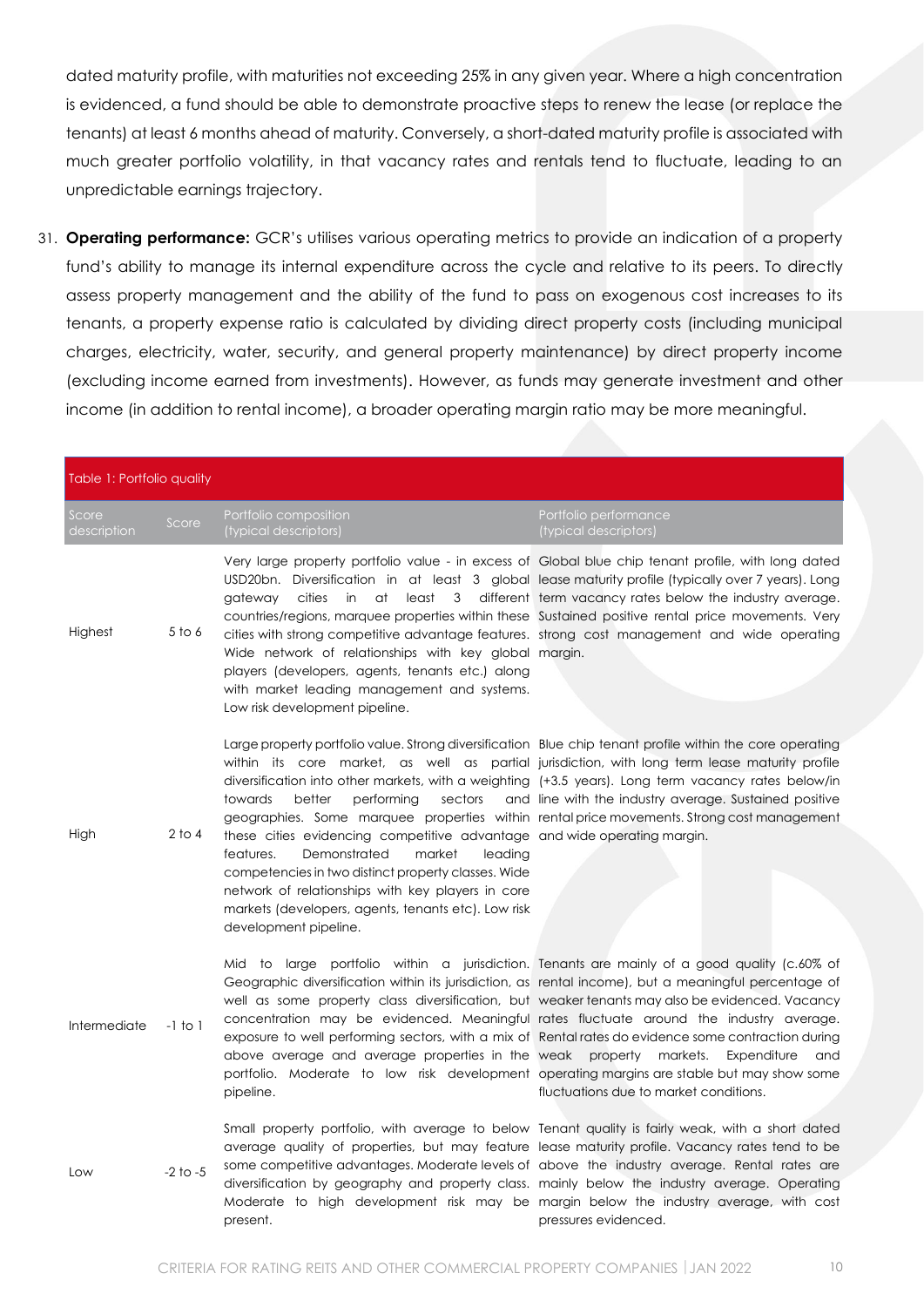Lowest -6 to -10

present.

Very small property portfolio. Average to below lease maturity profile. Vacancy rates tend to be average quality of properties. Diversification well to be above the industry average. Rental benefits are minimal. High development risk may be rates are mainly below the industry average. High Tenant quality is mainly weak, with a short dated property expense ratio that is under continued pressure, combined with weak operating margin.

*The above boxes highlight typical characteristics of a highest, high, intermediate, low, and lowest assessments. It is likely that an entity has one or more characteristic across different boxes. GCR allow analytical decision making to decide what are the most pertinent factors for each rated entity. However, to achieve a stronger score the entity is likely to a number of cumulative strengths. Conversely, any one risk can bring the score down to a weak level.* 

## <span id="page-10-0"></span>Component 2, Factor B: Management & Governance

32. The Corporate criteria has adopted the universal GCR Management & Governance criteria. For more information on how this score is derived please click [here.](http://gcrratings.com/criteria)

## <span id="page-10-1"></span>**Component 3: Financial Profile**

33. By their nature, property funds utilise debt to sustain growth in their portfolios. The actual quantum of debt may fluctuate depending on a fund's risk tolerance, but the use of gearing is inherent to the property sector. Highly rated property companies thus require a flexible financial structure, with sufficient sources of liquidity, to ensure their ability to meet all financial obligations and take advantage of opportunities. Financial flexibility derives primarily through lower levels of gearing, but factors such as the diversification of funding sources and the structure of existing debt maturities also impact on overall financial flexibility.

<span id="page-10-2"></span>

|  |  | Component 3, Factor A: Leverage and Capital Structure |
|--|--|-------------------------------------------------------|
|  |  |                                                       |

- 34. GCR's assessment of leverage and capital structure utilises a mix of quantitative debt service and cash flow metrics, combined with a more subjective assessment of the appropriateness of the capital structure. The quantitative assessment of gearing focuses mainly on debt service coverage metrics. Historical debt coverage service trends are extrapolated, along with expected cash flows, to determine two-year forecasted ratios (where possible). In general, GCR will use net gearing (gross debt minus cash and unpledged liquid assets) to calculate gearing metrics for property funds. In cases where cash may be earmarked for investment purposes, gross gearing metrics may be applied.
- 35. Determining the correct value of the investment portfolio is the other critical component of the capital leverage and capital structure assessment. For most property funds, investment assets primarily comprise of properties for rental, but may also include investments in property related securities (such as the equity of listed REITs) or mortgage-backed debt instruments. GCR will generally exclude assets linked to loans to development partners or other related entities from the investment portfolio calculation, as well as assets not forming part of the core investment strategy. In general, GCR will rely on the valuations performed by reputable property valuation professionals/firms. However, adjustments to the asset value

| .  |                                |  |
|----|--------------------------------|--|
| gh | Factor B: Liquidity (-10 to 2) |  |
|    | Lises versus sources           |  |

- Uses versus sources analysis
- Structural adjustments

**(-8 to +5: 5 BEST)**



**(-18 TO 7: 7 BEST)**

**Factor A: Leverage & capital** 

**Financial profile**

**structure (-8 to +5)** • Ratio analysis • Capital structure assessment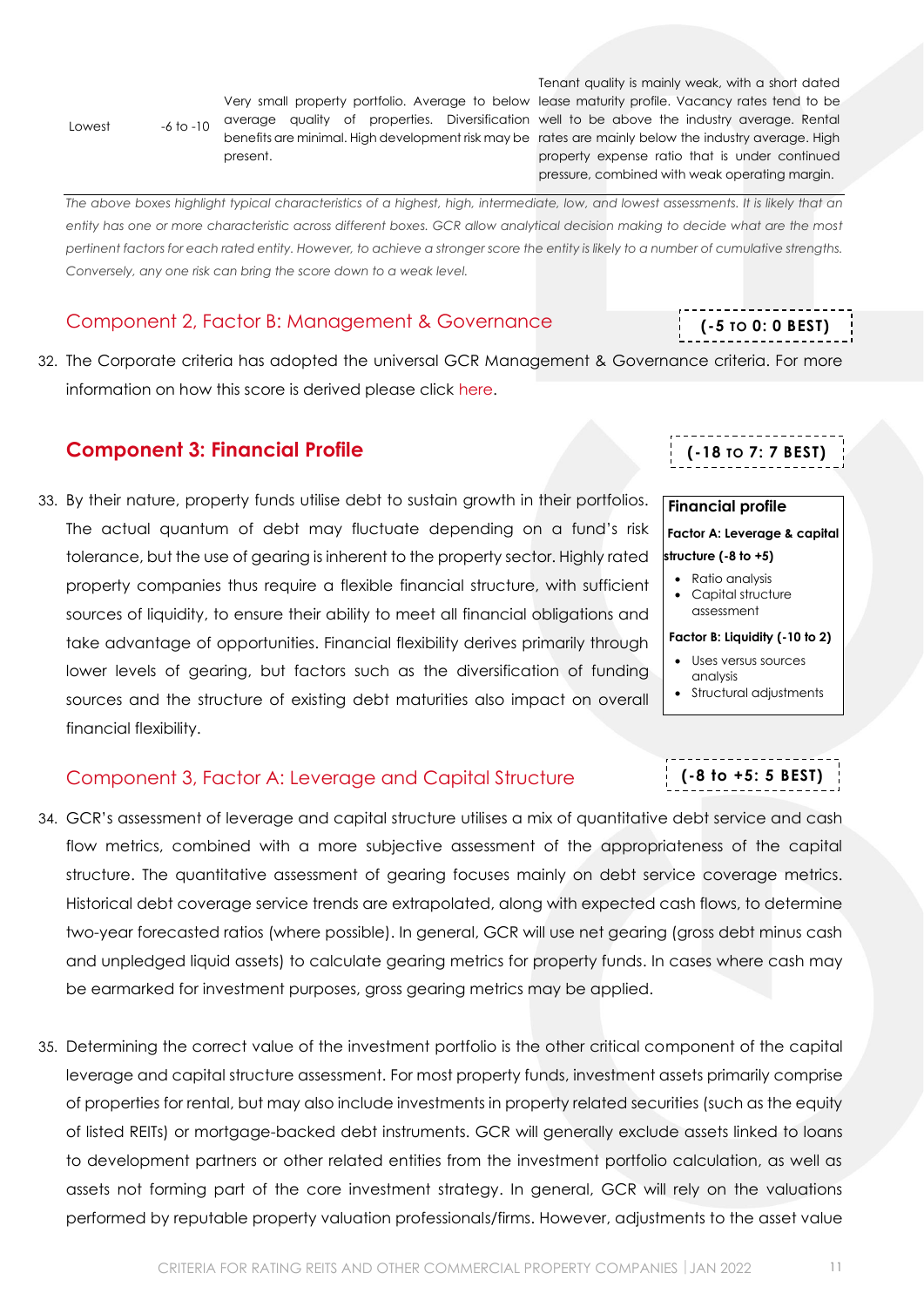could be made where GCR considers the property valuations to be questionable, or has some concerns as to the valuation methodology. GCR will also stress asset valuations to determine the sensitivity of key gearing metrics to changes in asset value. Where there is a high sensitivity to asset pricing, GCR may opt to accord a risk score aligned with the lower leverage band.

- 36. Many REITs structure investments in other countries, or in other sectors, as separate operating entities in which they hold an equity share. On an equity accounted basis, the REIT's financial statements may not fully reflect the risk factors in the separate operating entity, even where there may be a significant economic interest. Accordingly, GCR's policy is to consider material operating investments on a look through basis. Whether the investment is proportionally consolidated or fully consolidated will be determined by the rating committee, depending on such factors such as the size of the shareholding, the operational independence of the entities, branding, and the presence of independent shareholders. Factors such as cross guarantees to debt facilities, or group wide covenants would suggest full consolidation.
- 37. There are three main metrics that are utilised when assessing debt, with the typical scoring bands (from a minimum of -8 to a maximum score of +5) detailed in table 3. The outcomes for each metric will be assessed relative to each other, as well as to typical characteristics in the market as a whole.
- 38. **Loan to Value**: Calculated as the percentage of debt to investment assets. In essence, the metric reflects how much gearing is being utilised to finance the fund's core operations and as a corollary it also gives an indication of the fund's potential funding flexibility, with a lower loan to value suggesting greater flexibility. It also provides an indication of how sensitive gearing is to changes in asset values.
- 39. **Debt to operating income:** A measure of the extent to which the profits generated by on-going operations (before interest and exceptional items) could meet debt principal obligations. The key benefit of this metric is that it incorporates all core profits that the entity has earned and over which it has a legal claim, irrespective of the terms of payment. GCR will usually assess this metric on a rolling forward looking basis, which should account for earnings drag from new acquisitions/investments.
- 40. **Operating income to net interest coverage:** Examines the ability of the corporate entity to honor its main recurring debt service obligation, that is interest payments. Typically, GCR will offset interest income against the interest charge, but non-cash interest income and other interest risk mitigants such as hedging instruments and capitalised interest on development funding will be excluded from the calculation. These mitigants may, however, be included in alternate coverage metrics.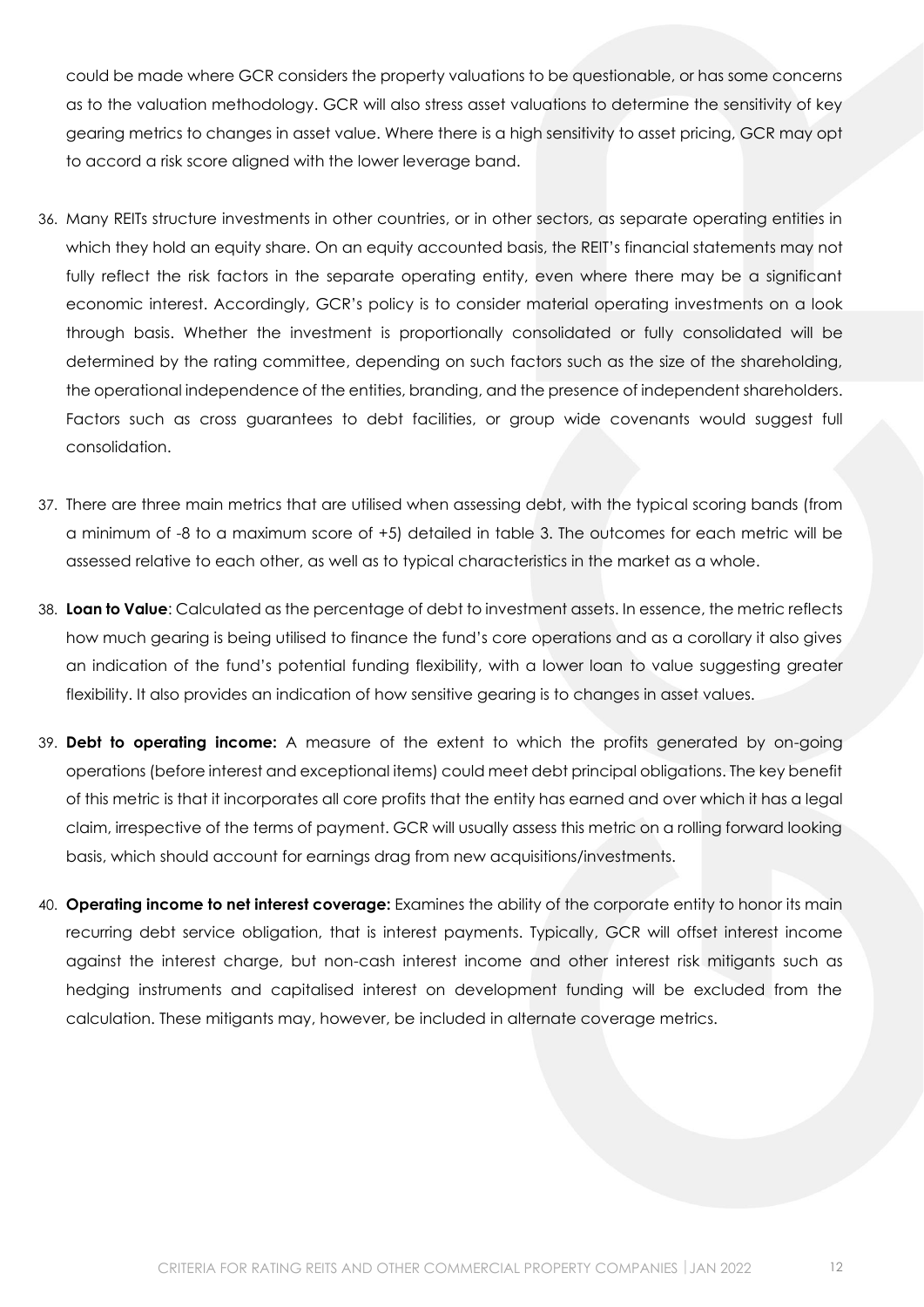| Table 2: Leverage and capital |              |                                                    |                                        |                                    |
|-------------------------------|--------------|----------------------------------------------------|----------------------------------------|------------------------------------|
|                               |              | Financial position - Leverage, Cash Flow, Coverage |                                        |                                    |
| Score description             | Score        | Net Loan to Value<br>ratio                         | Net debt to operating<br><i>income</i> | Operating income /<br>Net interest |
| Highest                       | $4$ to 5     | <15%                                               | < 2.5x                                 | >6x                                |
| High                          | $2$ to $3$   | 15%-30%                                            | $1.5x - 3.5x$                          | $4x - 6x$                          |
| Intermediate                  | $-1$ to $1$  | $30\% - 40\%$                                      | $3.5x - 5x$                            | $2.2x - 4x$                        |
| Low                           | $-2$ to $-4$ | 40%-55%                                            | $5x - 6.5x$                            | $1.2x - 2.2x$                      |
| Lowest                        | -5 to -8     | $>55\%$                                            | >6.5x                                  | <1.2x                              |

- 41. The structure of a property fund's debt is critical to maintaining financial flexibility. A high debt concentration represents a key risk with regard to property companies, as property assets are illiquid and cannot be disposed of on short notice. Accordingly, a property fund could experience funding pressure, even though it is moderately geared. This could arise where, for example, a property fund is overly reliant on a single source of funding, and that source experiences its own cash flow pressure, or where there are substantial short-term refinancing requirements during a period of low liquidity in financial markets. In both cases the property fund may have sufficient ability to sell assets, but this may not be realisable within the necessary timeframe. To achieve a high-risk score GCR would typically expect that not more than 40% of debt be maturing within two years, although even over the longer term GCR views a smoothed debt maturity profile to reduce risk.
- 42. To mitigate refinancing risk, GCR will seek to determine the strength and reliability of a property fund's access to additional debt facilities. A positive assessment primarily depends on the number of banks a fund has facilities with, how long those relationships have been in place, and the demonstrated access to loan funding from alternative financial institutions such as long-term insurers, pension funds or the debt capital market. The demonstrated funding position will then be adjusted to take into account GCR's assessment of current funding appetite, which considers a combination of prevailing financial market conditions (i.e., is there sufficient liquidity and risk appetite for financial institutions to lend) and the prevailing reputation of the property fund (are institutions prepared to lend to the particular fund at the moment).
- 43. A similar assessment is performed on a property fund's ability to raise equity capital. For listed funds, GCR will look at its historical track record of raising equity. Access to equity capital will be considered strong where there have been several successful equity issuances over the preceding three years, and the issuances were fully subscribed (or oversubscribed). For unlisted funds, where possible, GCR will make an assessment of the financial strength of the major shareholders, as well as their willingness to provide support in need. This too will be modified by an assessment of current equity market conditions and the prevailing reputation of the property fund.
- 44. Other capital structure considerations may be used to adjust the quantitative leverage score by one or more notches.
	- i. (**Negative**) Currency risk can materially change the leverage position and liquidity dynamics of the entity (in the event of currency movements). GCR takes a highly negative view of property funds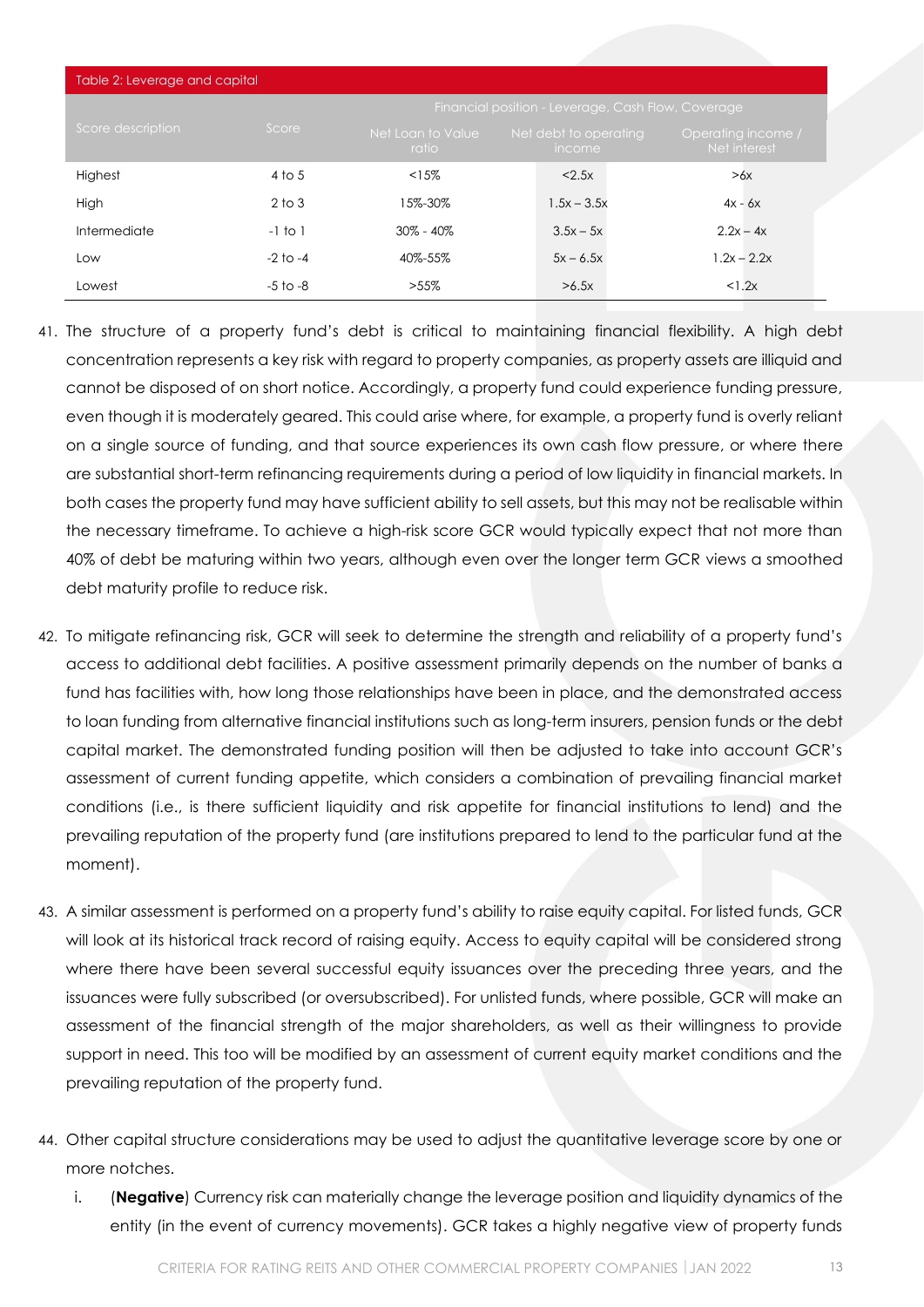that finance properties in different currencies to the local currency of the jurisdiction wherein the property is situated, even where there is a rental peg to the US Dollar. If foreign currency debt is greater than 30% of total debt, and there are not sufficient currency hedges in place, GCR may make a negative adjustment to the score. The level of adjustment will depend on the amount of leverage and the foreign currency exposure/volatility.

- ii. (**Negative**) Interest rate fluctuations can lead to substantial volatility in a property fund's operating cash flows. As rental contracts are usually fixed, exposure to adverse interest rate movements could result in interest coverage and general debt serviceability coming under pressure. To maintain stability, a property fund should fix at least 75% of its interest rate exposure. Below this level, a negative adjustment may be made, depending on other the amount of leverage and other debt characteristics.
- iii. (**Negative**) Funding agreements that utilise various derivative instruments are negatively considered as they can distort the various credit protection metrics and disguise the actual risk and return related to a fund.
- iv. (**Negative**) If debt is growing very quickly, possibly due to the rapid capital expenditure needs, we can also bring down the initial leverage score depending on the nature of the growth.
- v. (**Negative**) Adverse shareholder rights/actions. If the quality of capital is potentially threatened by options held by the shareholder to force repayment, or if there are any other debt-like characteristics.

## <span id="page-13-0"></span>Component 3, Factor B: Liquidity

## **(-10 to 2: 2 BEST)**

- 45. GCR applies a zero-tolerance approach to a lack of liquidity. This is because a company with the healthiest balance sheet and strongest competitive position can still fail if it does not have appropriate levels of, and control over, its liquidity. As a result, our assessment of weak liquidity can bring the ratings down to the lowest levels should we have concerns. GCR's analytical approach is based on a simple view of the entity's ability to meet its liquidity requirements over a rolling one to two-year period.
- 46. Available liquidity may differ for property funds as legislation in many jurisdictions does not permit REITs (or other property funds) to utilise operating cash flows to settle debt, rather cash profits must be paid out to unit/shareholders and property funds are required to refinance debt through new facilities or asset sales. GCR considers such legislation to be an inherent credit weakness for REITs, which will prevent most property funds from attaining a positive credit risk score for liquidity. To underpin their liquidity, property funds must demonstrate reliable ongoing access to capital and it is these capital structure considerations that link the financial profile to liquidity. In other words, those debt characteristics that are considered to enhance the capital structure, do so because they are congruent with greater access to capital, which is beneficial because it ultimately translates into increased liquidity.
- 47. Applying the uses versus sources approach to assessing property fund liquidity, GCR typically will include the following in sources where applicable:
	- i. GCR calculates non-pledged, non-restricted cash that hasn't been earmarked for future capex. For property funds, this is cash that generally derives from capital raising exercises or asset sales, not operating activities.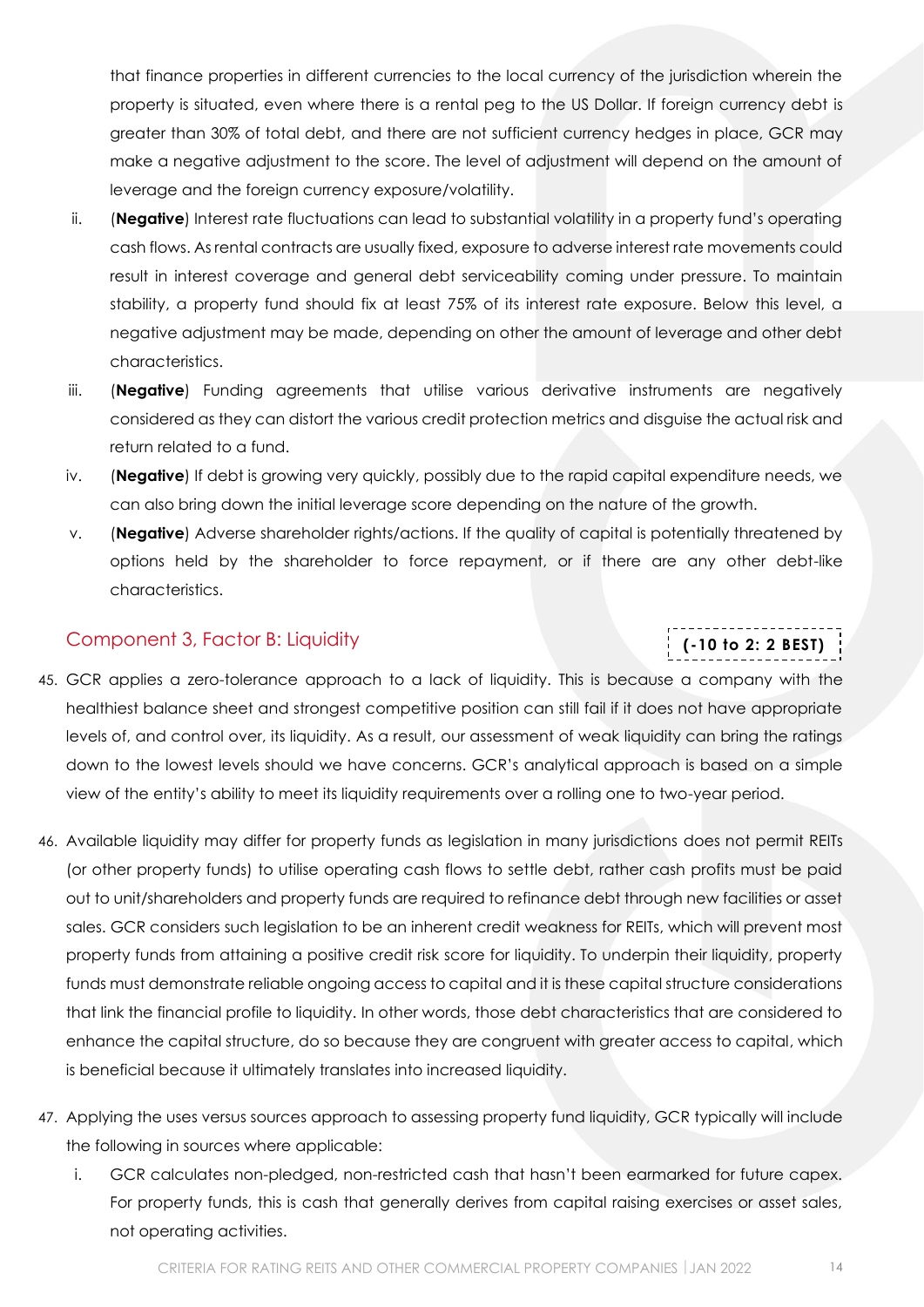- ii. GCR includes the undrawn and available portion of committed facilities maturing after 12 months. Committed facilities are fairly common for property funds, as the facilities are generally secured by property mortgages. GCR may also include some non-committed facilities where the rated entity has a long-standing banking relationship with the lender, or where there is reasonable certainty that the funding lines are available. In regards to both committed and uncommitted lines, GCR will include the entire amount of credit available, up to but not beyond any covenant breach.
- iii. GCR will include anticipated funds from core operations, net of expected dividend or distribution payments. As RIETs pay out the majority of cash this will generally be low. However, where the property fund has a demonstrated track record of retaining some cash, the projected retention amount can be included. This is measured by the ratio of dividend payments to free cash flow from operations, where a lower ratio indicates greater cash retention.
- iv. GCR may include liquidity from contracted property or investment sales or from external support should the sources be reliable. GCR may only include properties for which sales agreements are already in place, but where the transfer has not occurred. GCR may include a portion of properties held for sale (but for which there are no sales agreements) if there is reason to believe that there is a strong chance the properties will be sold in the next 12 months. In such cases, GCR will apply a haircut to the value of properties held for sale to account for the vagaries of property sales.
- v. Listed equity may also be included for liquidity purposes, with an appropriate haircut applied. The extent of the haircut will depend on the liquidity of the equity counter and the size of the shareholding, with less liquidity and a greater percentage shareholding requiring a larger haircut. Listed equity that comprises a core component of the investment portfolio will generally not be included in the liquidity calculation. Nevertheless, the potential liquidity support that can be derived from the equity may serve as a positive rating consideration.
- 48. When examining uses GCR typically considers the following sources of liquidity pressure:
	- i. GCR will first look at debt maturities over a one year and two-year period. As property funds are inherently reliant on refinancing, this may be netted off against expected refinancing activities, where such plans are far advanced and can be shown to be reasonably certain. Where refinancing is less certain, such as for commercial paper, GCR expects property funds to maintain sufficient unutilised committed funding facilities to cover all outstanding maturities of less than six months.
	- ii. We include all planned capital expenditures and investment requirements over the two-year period. Property funds need to spend substantial amounts on maintenance on an ongoing basis, besides for expansionary spend to ensure its portfolio remains competitive in the market. GCR generally expects there to be definite funding plans in place for all major capex projects before they begin.
	- iii. Projected dividend payments that have not been netted against operating income.
	- iv. Any contracted extraordinary purchases and other discretionary elements of cash outflows. GCR will also overlay any other expected group liquidity needs or requirements.
- 49. Two other liquidity considerations are overlaid onto the uses versus sources analysis.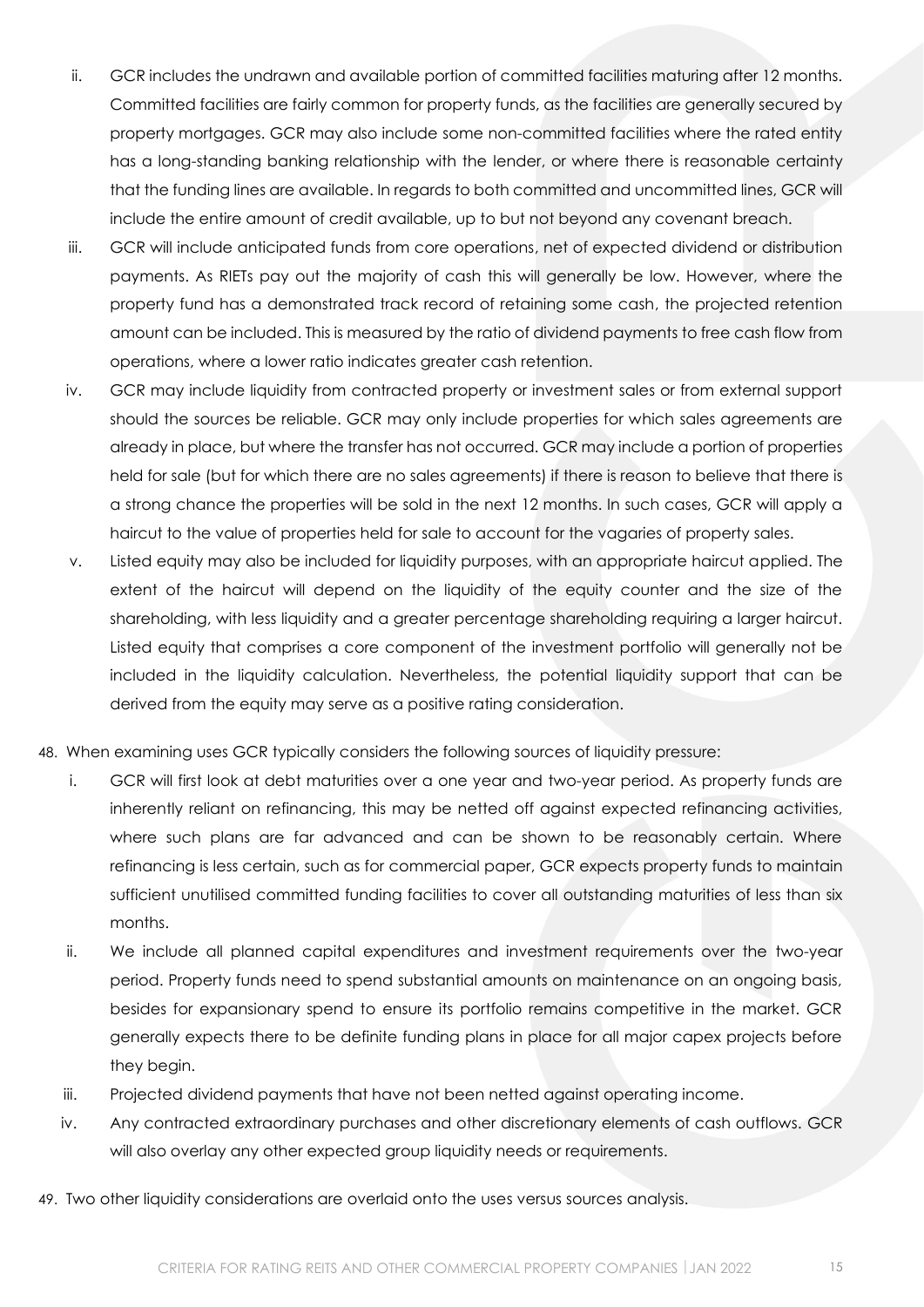- 50. **Covenants**: The presence and proximity to covenants is an important factor when assessing the uses of liquidity. Typically, corporate debt facilities are granted subject to various financial and non-financial covenants. Where these covenants can lead to an acceleration of debt repayment or event of default, this will significantly increase risk for the corporate entity and constrain financial flexibility. The risk becomes more acute the closer an entity's metrics come to the covenant levels and the leverage score should be penalised. GCR also views rating-based triggers highly negatively. For all covenants, the extent of the negative adjustment would be dependent on the severity of the breach and the solutions that are contractually available to both debtors and creditors.
- 51. **Encumbrances:** GCR takes a negative view of significant levels of asset encumbrance. This is because unencumbers assets can more easily be used to obtain additional facilities in times of need. In addition, encumbrances can divert cash flows away from the servicing of general unsecured debt and can subordinate senior unsecured claims in liquidation. Consequently, as asset encumbrance increases, the issuer credit rating comes down. The negative impact of encumbrances may be moderated by high levels of overcollateralisation on facilities (calculated as the value of the encumbered assets over the outstanding quantum of debt). This is because GCR considers it more likely that facilities with high overcollateralisation could be discharged to settle several obligations or additional funding could more easily be raised under the same security package.

| <b>Table 3: Liquidity</b> |                |                                                                                                                                                                                                                                                                                                                                                                                                                                                                    |
|---------------------------|----------------|--------------------------------------------------------------------------------------------------------------------------------------------------------------------------------------------------------------------------------------------------------------------------------------------------------------------------------------------------------------------------------------------------------------------------------------------------------------------|
| Score<br>description      | Score          | <b>Typical descriptors</b>                                                                                                                                                                                                                                                                                                                                                                                                                                         |
| Highest                   | $\overline{2}$ | If the entity has sources of liquidity and unutilised facilities in place that cover more than 2x its<br>uses over a one-year period and 1.5x over a two-year period. Furthermore, there is significant<br>headroom in its debts' covenants before an acceleration of its longer-term funding or event<br>of defaults would be triggered. Funding relationships with banks of good creditworthiness are<br>strong and stable. Levels of asset encumbrance are low. |
| High                      |                | If the entity has sources of liquidity that cover more than 1.5x its uses over a one-year period<br>and 1x over a two-year period. Furthermore, there is significant headroom in its debts'<br>covenants before an acceleration of its longer-term funding or event of defaults would be<br>triggered. Funding relationships with banks of good creditworthiness are strong and stable.<br>Levels of asset encumbrance are moderate to low.                        |
| Intermediate              | $0$ to $-1$    | If the entity has sources of liquidity that cover between 1.0x and 1.5x its uses over a one-year<br>period. GCR is comfortable with the covenant headroom and there are typically no rating<br>triggers in the debt packages. Funding relationships are strong and stable. Asset<br>encumbrance is in line with market norms and there is excess overcollateralisation.                                                                                            |
| Low                       | $-2$ to $-5$   | If the entity does not have sufficient sources of liquidity to cover its uses over a one-year period.<br>There is limited covenant headroom, which could cause penalties or an acceleration of debt<br>repayments should the performance of the company deteriorate. High asset encumbrances.<br>Funding, with moderate to low excess overcollateralisation.                                                                                                       |
| Lowest                    | $-5$ to $-10$  | If the entity has sources of liquidity that are insufficient to cover one years' use and there are<br>no clear refinancing arrangements in place. If covenant breach is plausible, material and<br>could result in an acceleration of funding or event of default. Negligible unencumbered assets<br>and little or no excess overcollateralisation. The most severe negative scores will arise If funding<br>partners are refusing to provide access to funds.     |

*The above boxes highlight typical characteristics of a highest, high, intermediate, low and lowest assessments. It is likely that an entity has one or more characteristic across different boxes. GCR allow analytical decision making to decide what are the most pertinent factors for each rated entity. However, to achieve a stronger score the entity is likely to a number of cumulative strengths. Conversely, any one risk can bring the score down to a weak level.*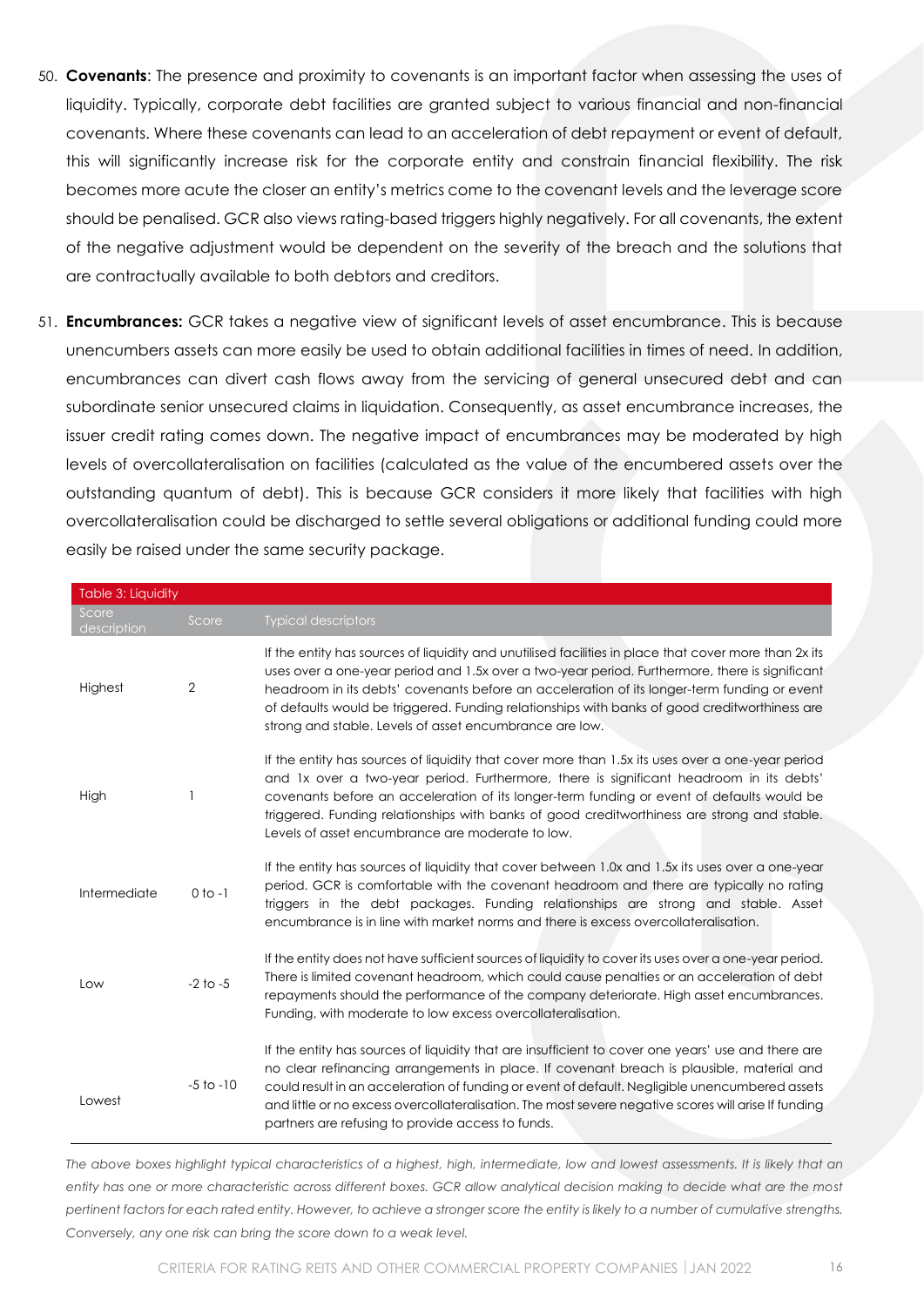## <span id="page-16-0"></span>**Component 4: Comparative profile**

52. The last risks score factor allows GCR to make a series of qualitative changes based on external or idiosyncratic factors, the most common one being ongoing group or extraordinary sovereign support.

## <span id="page-16-1"></span>Component 4, Factor A: Group Support

53. For details on group support please see the universal [group support criteria.](http://gcrratings.com/criteria)

## <span id="page-16-2"></span>Component 4, Factor B: Government Support

54. This factor is generally not applicable to property companies. Nevertheless, in an event where such support may be applicable, please see the [country risk criteria.](http://gcrratings.com/criteria)

## <span id="page-16-3"></span>Component 4, Factors A & B: External Support for a Corporate Entity

55. Support comes from shareholders, affiliates and/or governments. However, if both elements of support apply, we only take the higher of the two support options to avoid double counting.

## <span id="page-16-4"></span>Component 4, Factor C: Peer analysis

56. GCR allow one positive or negative notch to create greater credit differentiation within the risk scoring model. Typically, this notch should be used when an entity is a generally better or worse performing company than its peer group, but the above criteria hasn't managed to reflect this. Most often, the entity will be a significant earnings and cash flow outlier.

## <span id="page-16-5"></span>**Final Rating Adjustment Factors**

57. Once the risk score and the ACE has been established, on either/both the national or international scale we can then create the formal ratings on different legal entities. For most property funds the ACE will be equivalent to the rated entity, being the group. Where this is not the case, we move off the risk scoring framework and start adjusting the national/international ratings because we are trying to establish the most applicable credit ratings hierarchy within a consolidated group.

## <span id="page-16-6"></span>Rating Adjustment Factor 1: Specific Structural Factors

- 58. As stated above, we will typically base our credit scoring on the financial and business characteristics of the immediate group (when there is one) around that legal entity. This is because we believe there is tangible likelihood of risk transfer either up from subsidiaries, across from sister companies or down from a holding company/parent. It is in this section that we address these risks, to hone in on the correct rating for that legal entity.
- 59. The [Group Classification and Support Criteria](https://globalratings.net/news/article/gcr-requests-public-comment-on-draft-ratings-framework-criteria-and-draft-r) is the predominant guide for this decision-making process. The following are the principles of the first adjustments.

**(VARIOUS)**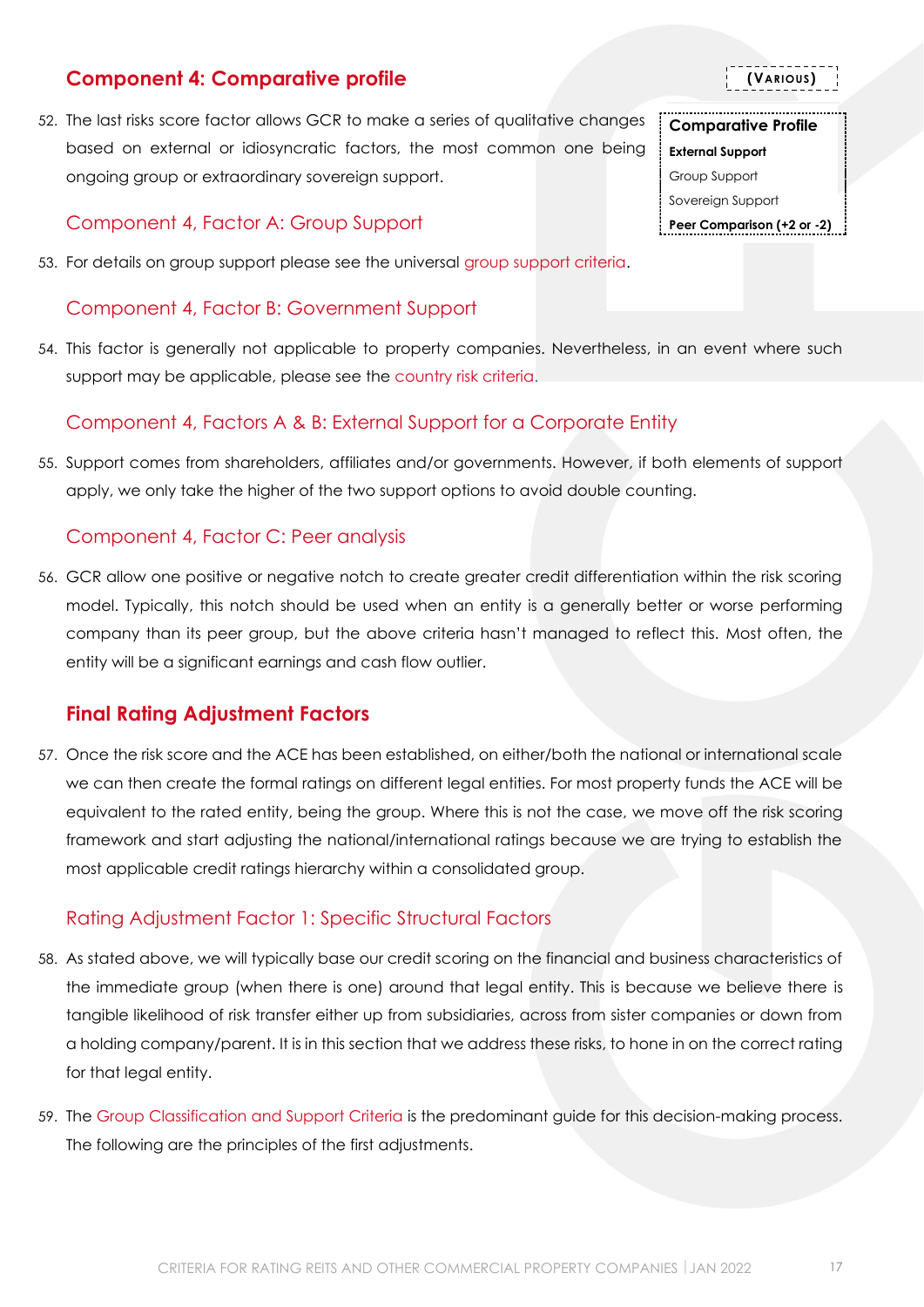- 60. There should be no adjustment from the ACE for the **major operating entity**, of the analysed analytical object. An example of this would be an operating entity that usually has above 50% of total group assets or capital. However, it could be smaller and still be operationally critical the group.
- 61. **Minor group Subsidiary/Affiliates** are analysed on a standalone basis and then allocated support uplift, if necessary, in line with the Group Classification and Support Criteria.
- 62. **Non-operating holding companies (NOHC):** Due to the fact that corporate entities are not regulated in the same manner as financial institutions, GCR does automatically notch down the ratings on NOHC, although an assessment will be made to establish if there are any structural or legal impediments to cash flow.
- 63. **Operating holding companies** typically will be treated like NOHC.
- 64. **Intermediate non-operating holding companies** typically will be treated like NOHC. However, if the group benefits from parent or government support and that support has to flow through the NOHC, then the ratings don't need to notched down.

#### <span id="page-17-0"></span>Rating Adjustment Factors 2: Issue Rating(s)

65. The notching from the legal entity rating will depend on the nature of the instrument, whilst always respecting the credit hierarchy.

| Table 4: Issue ratings             |            |                                                                                                                                                                                                                                                                                                                                                     |  |  |
|------------------------------------|------------|-----------------------------------------------------------------------------------------------------------------------------------------------------------------------------------------------------------------------------------------------------------------------------------------------------------------------------------------------------|--|--|
| <b>Debt Rating</b><br><b>Types</b> | Notching   | <b>Typical Characteristics</b>                                                                                                                                                                                                                                                                                                                      |  |  |
| Secured<br><b>Liabilities</b>      | +1 or more | See Structurally Enhanced Corporate Bonds Rating Criteria.                                                                                                                                                                                                                                                                                          |  |  |
| Senior<br>Unsecured                | 0          | Reflects the relevant legal entity rating on the company issuing the debt, including the<br>government support uplift (if applicable).                                                                                                                                                                                                              |  |  |
| Senior<br>Subordinated             | - 1        | Contractually<br>subordinated<br>debt.<br>with<br>non-perpetual<br>and<br>cumulative<br>no<br>discretionary/mandatory/statutory nonpayment or write down clauses and cannot delay<br>coupon. Typically, would take losses at the same time but at a deep haircut than senior<br>unsecured debt.                                                     |  |  |
| Junior<br>Subordinated             | $-2$       | Contractually subordinated debt, typically non-perpetual and cumulative, but likely to have a<br>discretionary/mandatory/statutory nonpayment or write down clauses. Should be able to take<br>losses before senior unsecured and senior subordinated debt.                                                                                         |  |  |
| Hybrids (a)                        | -4         | Contractually subordinated debt, typically perpetual, non-cumulative, likely to have a<br>discretionary/mandatory/statutory nonpayment or write down clauses with trigger points as the<br>entity remains a going concern.                                                                                                                          |  |  |
| Hybrids (b)                        | -5 or more | All of Hybrids (a) but also with the presence of capital/liquidity or rating triggers that would default<br>the instrument as the entity remains firmly a going concern entity, i.e., before senior unsecured<br>losses or other types of default. Notch down according to the proximity of the trigger, whilst<br>respecting the credit hierarchy. |  |  |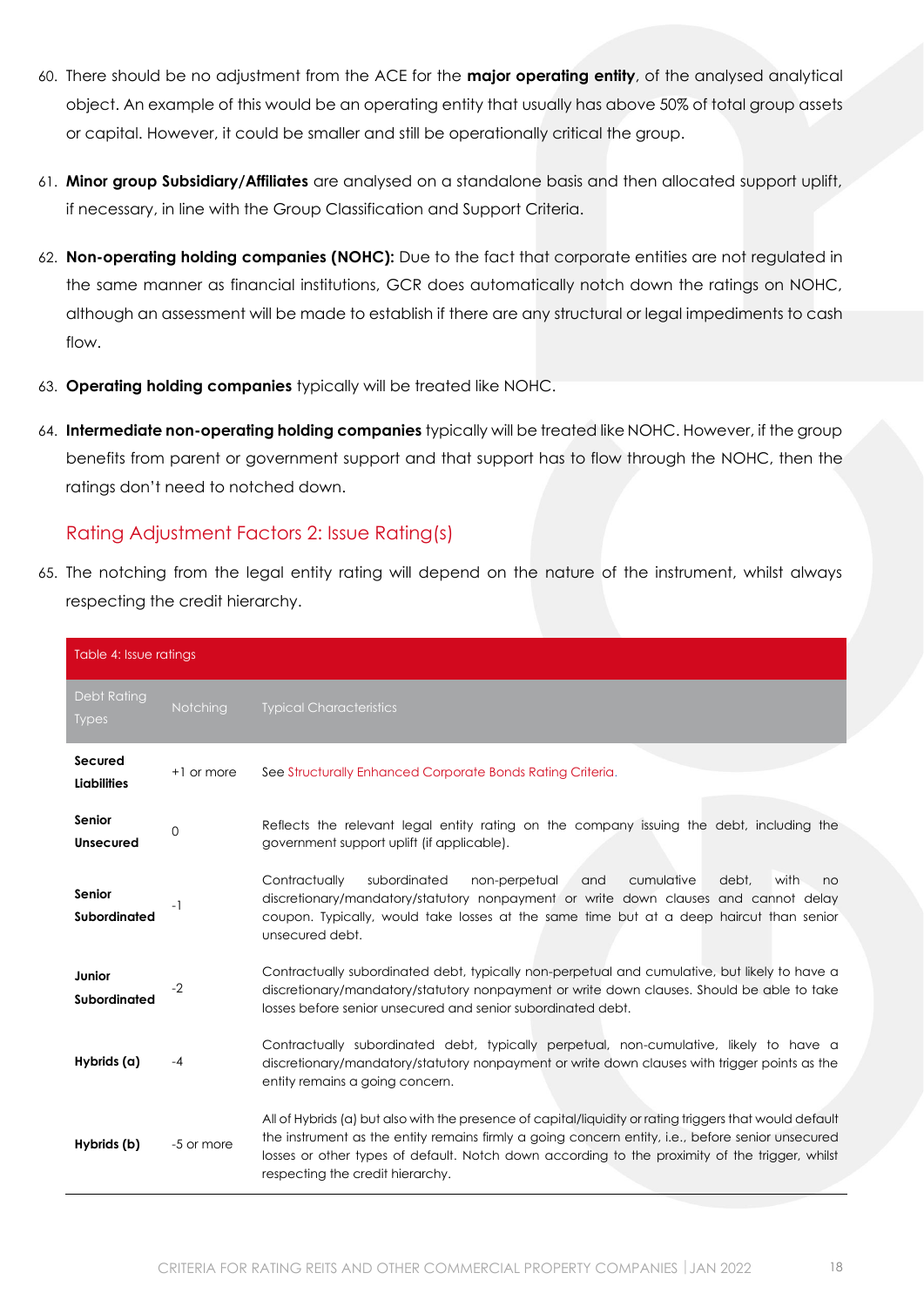#### **GLOSSARY OF TERMS/ACRONYMS USED IN THIS DOCUMENT AS PER GCR'S GLOSSARY**

| Bond                           | A long term debt instrument issued by either a company, institution or the government to raise funds.                                                                                                                                                                                                                                                                                   |  |  |  |  |
|--------------------------------|-----------------------------------------------------------------------------------------------------------------------------------------------------------------------------------------------------------------------------------------------------------------------------------------------------------------------------------------------------------------------------------------|--|--|--|--|
| Callable                       | A provision that allows an Issuer the right, not the obligation, to repurchase a security before its maturity at an agreed price.<br>The seller has the obligation to sell the security if the call option holder exercises the option.                                                                                                                                                 |  |  |  |  |
| Capital<br>Expenditure         | Expenditure on long-term assets such as plant, equipment or land, which will form the productive assets of a company.                                                                                                                                                                                                                                                                   |  |  |  |  |
| Capital Markets                | The part of a financial system concerned with raising capital by dealing in shares, bonds, and other long-term debt<br>securities.                                                                                                                                                                                                                                                      |  |  |  |  |
| Commercial<br>Paper            | Commercial paper is a negotiable instrument with a maturity of less than one year.                                                                                                                                                                                                                                                                                                      |  |  |  |  |
| Commodity                      | Raw materials used in manufacturing industries or in the production of foodstuffs. These include metals, oil, grains<br>and cereals, soft commodities such as sugar, cocoa, coffee and tea, as well as vegetable oils.                                                                                                                                                                  |  |  |  |  |
| Country Risk                   | The range of risks emerging from the political, legal, economic and social conditions of a country that have adverse<br>consequences affecting investors and creditors with exposure to the country, and may also include negative effects on<br>financial institutions and borrowers in the country.                                                                                   |  |  |  |  |
| Covenant                       | A provision that is indicative of performance. Covenants are either positive or negative. Positive covenants are activities that<br>the borrower commits to, typically in its normal course of business. Negative covenants are certain limits and restrictions on<br>the borrowers' activities.                                                                                        |  |  |  |  |
| Credit Rating                  | An opinion regarding the creditworthiness of an entity, a security or financial instrument, or an issuer of securities or financial<br>instruments, using an established and defined ranking system of rating categories.                                                                                                                                                               |  |  |  |  |
| <b>Credit Risk</b>             | The possibility that a bond issuer or any other borrowers (including debtors/creditors) will default and fail to pay<br>the principal and interest when due.                                                                                                                                                                                                                            |  |  |  |  |
| Guarantee                      | An undertaking in writing by one person (the guarantor) given to another, usually a bank (the creditor) to be answerable for<br>the debt of a third person (the debtor) to the creditor, upon default of the debtor.                                                                                                                                                                    |  |  |  |  |
| Haircut                        | The percentage by which the market value of an asset is reduced. The size of the haircut reflects the expected ease of<br>selling the asset and the likely reduction necessary to realised value relative to the fair value.                                                                                                                                                            |  |  |  |  |
| Hedge                          | A form of risk management aimed at mitigating financial loss or other adverse circumstances. May include taking an<br>offsetting position in addition to an existing position. The correlation between the existing and offsetting position is negative.                                                                                                                                |  |  |  |  |
| International<br>Scale Rating. | An opinion of creditworthiness relative to a global pool of issuers and issues.                                                                                                                                                                                                                                                                                                         |  |  |  |  |
| Issuer                         | The party indebted or the person making repayments for its borrowings.                                                                                                                                                                                                                                                                                                                  |  |  |  |  |
| Long-Term<br>Rating            | A long term rating reflects an issuer's ability to meet its financial obligations over the following three to five year period,<br>including interest payments and debt redemptions. This encompasses an evaluation of the organisation's current financial<br>position, as well as how the position may change in the future with regard to meeting longer term financial obligations. |  |  |  |  |
| National Scale<br>Rating       | National scale ratings measure creditworthiness relative to issuers and issues within one country.                                                                                                                                                                                                                                                                                      |  |  |  |  |
| Notching                       | A movement in ratings.                                                                                                                                                                                                                                                                                                                                                                  |  |  |  |  |
| Ranking                        | A priority applied to obligations in order of seniority.                                                                                                                                                                                                                                                                                                                                |  |  |  |  |
| Real Estate                    | A REIT is a company that owns or finances income-producing real estate. REITs are subject to special tax considerations                                                                                                                                                                                                                                                                 |  |  |  |  |
| <b>Investment Trust</b>        | and generally pay out all of their taxable income as distributions to shareholders.                                                                                                                                                                                                                                                                                                     |  |  |  |  |
| Senior                         | A security that has a higher repayment priority than junior securities.                                                                                                                                                                                                                                                                                                                 |  |  |  |  |
| Subordinated<br>Debt           | Debt that in the event of a default is repaid only after senior obligations have been repaid. It is higher risk than senior debt.                                                                                                                                                                                                                                                       |  |  |  |  |
| Unsecured Claim                | Debt securities that have no collateral.                                                                                                                                                                                                                                                                                                                                                |  |  |  |  |